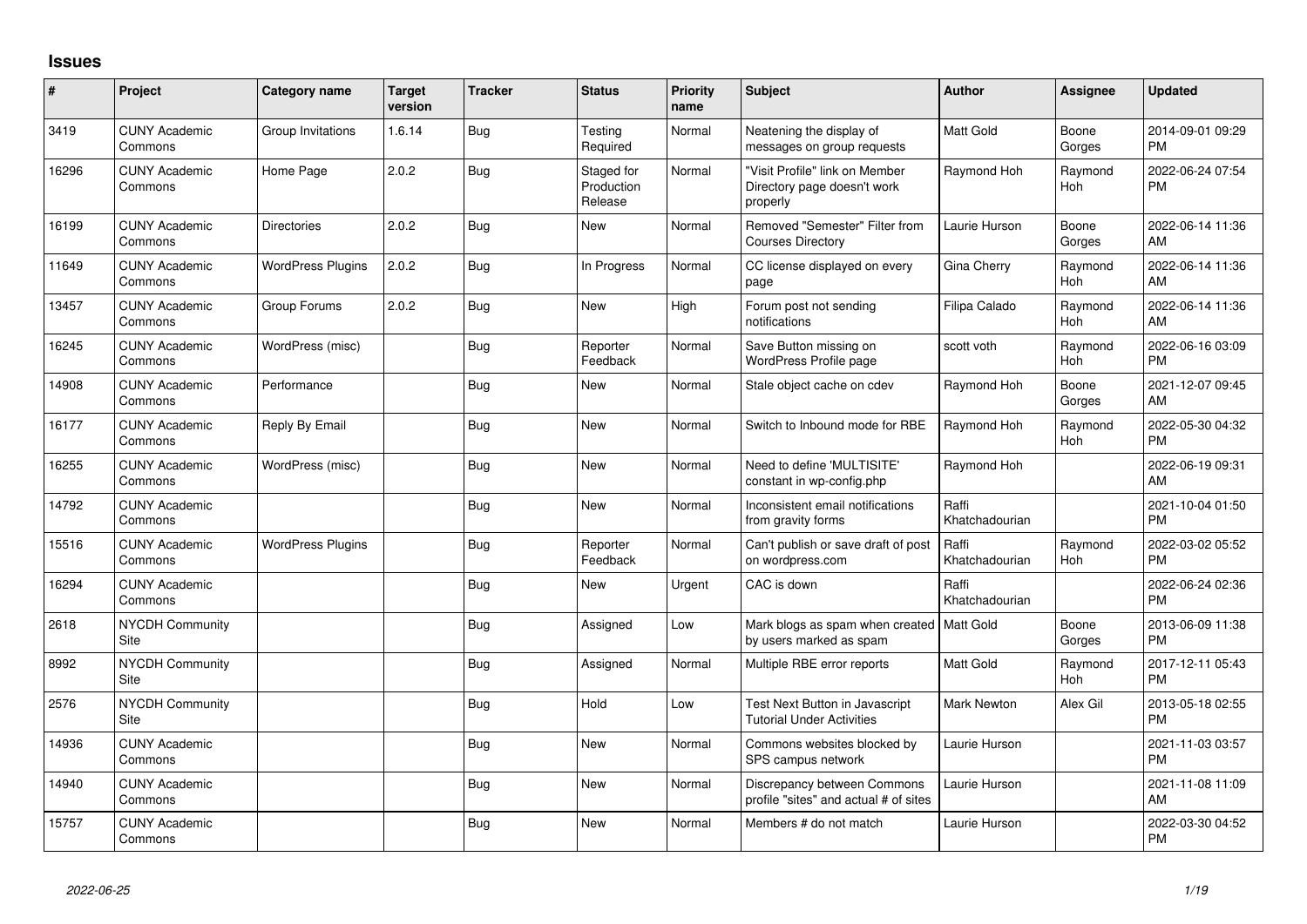| #     | Project                         | <b>Category name</b>       | <b>Target</b><br>version | <b>Tracker</b> | <b>Status</b>        | <b>Priority</b><br>name | Subject                                                                                         | Author           | <b>Assignee</b>     | <b>Updated</b>                |
|-------|---------------------------------|----------------------------|--------------------------|----------------|----------------------|-------------------------|-------------------------------------------------------------------------------------------------|------------------|---------------------|-------------------------------|
| 4438  | <b>CUNY Academic</b><br>Commons | Events                     | Future<br>release        | <b>Bug</b>     | Assigned             | Normal                  | Events Calendar - Export<br><b>Recurring Events</b>                                             | scott voth       | Daniel Jones        | 2016-05-23 04:25<br><b>PM</b> |
| 4535  | <b>CUNY Academic</b><br>Commons | My Commons                 | Future<br>release        | <b>Bug</b>     | New                  | Low                     | My Commons filter issue                                                                         | scott voth       | Raymond<br>Hoh      | 2015-09-01 11:17<br>AM        |
| 5827  | <b>CUNY Academic</b><br>Commons | <b>Public Portfolio</b>    | Future<br>release        | Bug            | Assigned             | Normal                  | Academic Interests square<br>bracket links not working                                          | scott voth       | Chris Stein         | 2016-08-11 11:59<br><b>PM</b> |
| 12573 | <b>CUNY Academic</b><br>Commons | <b>WordPress Plugins</b>   | Future<br>release        | Bug            | New                  | Normal                  | <b>CommentPress Core Issues</b>                                                                 | scott voth       |                     | 2020-03-24 04:32<br><b>PM</b> |
| 14113 | <b>CUNY Academic</b><br>Commons | WordPress (misc)           | Future<br>release        | Bug            | Hold                 | Normal                  | Block Editor Not Working on this<br>page - Json error                                           | scott voth       | Boone<br>Gorges     | 2021-03-05 11:01<br>AM        |
| 3691  | <b>CUNY Academic</b><br>Commons | <b>WordPress Plugins</b>   | Future<br>release        | Bug            | New                  | Normal                  | <b>WPMU Domain Mapping</b><br>Debugging on cdev                                                 | Raymond Hoh      | Matt Gold           | 2014-12-12 09:04<br>AM        |
| 3939  | <b>CUNY Academic</b><br>Commons | <b>WordPress Plugins</b>   | Future<br>release        | Bug            | Hold                 | Normal                  | Activity stream support for<br>Co-Authors Plus plugin                                           | Raymond Hoh      | Raymond<br>Hoh      | 2015-11-09 06:13<br><b>PM</b> |
| 11243 | <b>CUNY Academic</b><br>Commons | BuddyPress (misc)          | Future<br>release        | <b>Bug</b>     | <b>New</b>           | Normal                  | Audit bp-custom.php                                                                             | Raymond Hoh      | Raymond<br>Hoh      | 2022-04-26 11:59<br>AM        |
| 14496 | <b>CUNY Academic</b><br>Commons | Domain Mapping             | Future<br>release        | <b>Bug</b>     | New                  | Normal                  | Mapped domain SSO uses<br>third-party cookies                                                   | Raymond Hoh      | Raymond<br>Hoh      | 2021-05-24 04:03<br><b>PM</b> |
| 8675  | <b>CUNY Academic</b><br>Commons | <b>User Onboarding</b>     | Future<br>release        | Bug            | Reporter<br>Feedback | Low                     | Add new User search screen calls<br>for the input of email address but<br>doesn't work with one | Paul Hebert      | Boone<br>Gorges     | 2017-10-11 11:17<br>AM        |
| 2167  | <b>CUNY Academic</b><br>Commons | WordPress (misc)           | Future<br>release        | Bug            | Assigned             | Normal                  | CAC-Livestream Plugin Issues                                                                    | Michael Smith    | Dominic<br>Giglio   | 2015-01-02 03:06<br><b>PM</b> |
| 4661  | <b>CUNY Academic</b><br>Commons | User Experience            | Future<br>release        | Bug            | Assigned             | Normal                  | Simplify Events text                                                                            | <b>Matt Gold</b> | Samantha<br>Raddatz | 2015-10-02 09:06<br><b>PM</b> |
| 5691  | <b>CUNY Academic</b><br>Commons | <b>Blogs (BuddyPress)</b>  | Future<br>release        | Bug            | Assigned             | High                    | Differing numbers on Sites display   Matt Gold                                                  |                  | Raymond<br>Hoh      | 2016-06-13 01:37<br><b>PM</b> |
| 5282  | <b>CUNY Academic</b><br>Commons | Social Paper               | Future<br>release        | Bug            | New                  | Normal                  | Replying via email directs to<br>paper but not individual comment.                              | Marilyn Weber    | Raymond<br>Hoh      | 2016-03-02 01:48<br><b>PM</b> |
| 9835  | <b>CUNY Academic</b><br>Commons | Group Forums               | Future<br>release        | Bug            | Assigned             | Normal                  | add a "like" function?                                                                          | Marilyn Weber    | <b>Erik Trainer</b> | 2018-06-05 01:49<br><b>PM</b> |
| 11971 | <b>CUNY Academic</b><br>Commons | <b>Email Notifications</b> | Future<br>release        | Bug            | Reporter<br>Feedback | Low                     | Pictures obscured in emailed post   Marilyn Weber<br>notifications                              |                  | Raymond<br>Hoh      | 2019-11-21 01:14<br>PM        |
| 5268  | <b>CUNY Academic</b><br>Commons | Group Forums               | Future<br>release        | <b>Bug</b>     | Assigned             | Normal                  | Long-time to post to multiple<br>groups                                                         | Luke Waltzer     | Daniel Jones        | 2016-09-07 06:31<br>PM        |
| 6356  | <b>CUNY Academic</b><br>Commons | <b>WordPress Plugins</b>   | Future<br>release        | <b>Bug</b>     | Reporter<br>Feedback | Low                     | Should Subscribe2 be<br>deprecated?                                                             | Luke Waltzer     |                     | 2017-03-20 12:20<br><b>PM</b> |
| 7981  | <b>CUNY Academic</b><br>Commons | Social Paper               | Future<br>release        | <b>Bug</b>     | New                  | Normal                  | Social Paper comments should<br>not go to spam                                                  | Luke Waltzer     | Boone<br>Gorges     | 2018-04-16 03:52<br>PM        |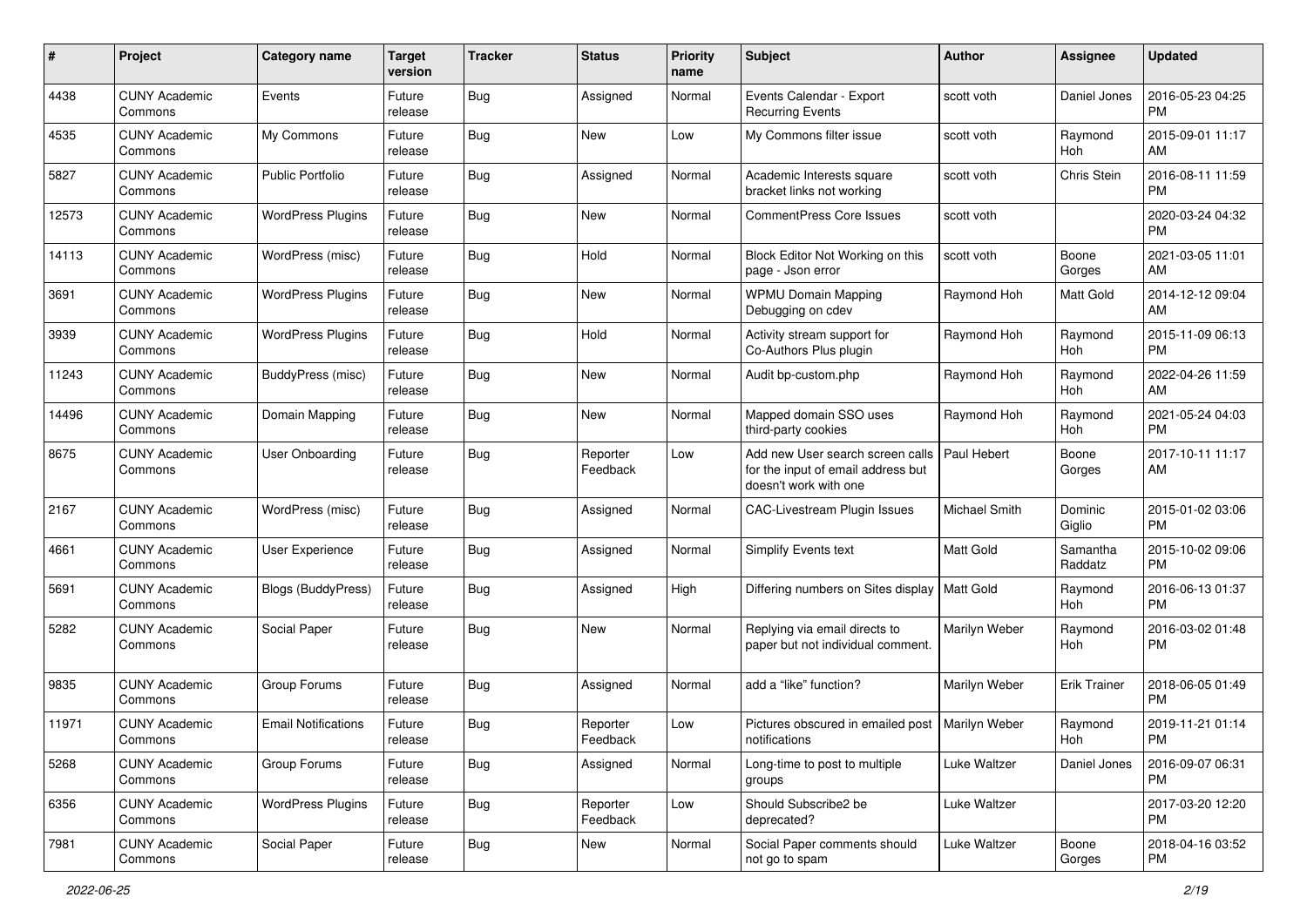| $\#$  | Project                         | <b>Category name</b>     | <b>Target</b><br>version | <b>Tracker</b> | <b>Status</b>        | <b>Priority</b><br>name | <b>Subject</b>                                                                                               | <b>Author</b>           | <b>Assignee</b>       | <b>Updated</b>                |
|-------|---------------------------------|--------------------------|--------------------------|----------------|----------------------|-------------------------|--------------------------------------------------------------------------------------------------------------|-------------------------|-----------------------|-------------------------------|
| 9289  | <b>CUNY Academic</b><br>Commons | <b>WordPress Plugins</b> | Future<br>release        | <b>Bug</b>     | Reporter<br>Feedback | Normal                  | Email Users Plugin                                                                                           | Laurie Hurson           | Boone<br>Gorges       | 2018-10-24 12:34<br><b>PM</b> |
| 6755  | <b>CUNY Academic</b><br>Commons | WordPress (misc)         | Future<br>release        | <b>Bug</b>     | New                  | Normal                  | Cannot Deactivate Plugin                                                                                     | Laura Kane              |                       | 2016-11-16 01:12<br><b>PM</b> |
| 5488  | <b>CUNY Academic</b><br>Commons | Social Paper             | Future<br>release        | <b>Bug</b>     | New                  | Normal                  | Add a "last edited by" field to<br>Social Paper group directories                                            | <b>Boone Gorges</b>     |                       | 2016-04-21 10:05<br><b>PM</b> |
| 6749  | <b>CUNY Academic</b><br>Commons | Events                   | Future<br>release        | Bug            | New                  | Low                     | BPEO iCal request can trigger<br>very large number of DB queries                                             | <b>Boone Gorges</b>     | Raymond<br>Hoh        | 2016-11-15 10:09<br><b>PM</b> |
| 7022  | <b>CUNY Academic</b><br>Commons | Announcements            | Future<br>release        | Bug            | New                  | Normal                  | Sitewide announcements should<br>be displayed on, and dismissable<br>from, mapped domains                    | Boone Gorges            | Boone<br>Gorges       | 2018-03-22 10:18<br>AM        |
| 7663  | <b>CUNY Academic</b><br>Commons | Social Paper             | Future<br>release        | <b>Bug</b>     | New                  | Normal                  | Social Paper notifications not<br>formatted correctly on secondary<br>sites                                  | Boone Gorges            | Boone<br>Gorges       | 2018-04-16 03:52<br><b>PM</b> |
| 9926  | <b>CUNY Academic</b><br>Commons | <b>WordPress Plugins</b> | Future<br>release        | Bug            | <b>New</b>           | Normal                  | twitter-mentions-as-comments<br>cron jobs can run long                                                       | <b>Boone Gorges</b>     | Boone<br>Gorges       | 2018-10-24 12:34<br><b>PM</b> |
| 11024 | <b>CUNY Academic</b><br>Commons | WordPress (misc)         | Future<br>release        | <b>Bug</b>     | New                  | Normal                  | Subsites should not show "you<br>should update your .htaccess<br>now" notice after permalink<br>setting save | <b>Boone Gorges</b>     |                       | 2019-01-28 01:35<br><b>PM</b> |
| 11392 | <b>CUNY Academic</b><br>Commons |                          | Future<br>release        | Bug            | <b>New</b>           | Normal                  | Migrate users away from<br><b>StatPress</b>                                                                  | <b>Boone Gorges</b>     |                       | 2019-04-23 03:53<br><b>PM</b> |
| 13331 | <b>CUNY Academic</b><br>Commons | Site cloning             | Future<br>release        | <b>Bug</b>     | <b>New</b>           | Normal                  | Combine Site Template and<br>Clone operations                                                                | <b>Boone Gorges</b>     | Jeremy Felt           | 2021-11-19 12:39<br><b>PM</b> |
| 14987 | <b>CUNY Academic</b><br>Commons | <b>WordPress Plugins</b> | Future<br>release        | <b>Bug</b>     | <b>New</b>           | Normal                  | Elementor update causes<br>database freeze-up                                                                | <b>Boone Gorges</b>     | Boone<br>Gorges       | 2021-11-29 12:02<br><b>PM</b> |
| 4388  | <b>CUNY Academic</b><br>Commons | WordPress (misc)         | Future<br>release        | <b>Bug</b>     | Assigned             | Normal                  | Repeated request for<br>authentication.                                                                      | Alice.Lynn<br>McMichael | Raymond<br><b>Hoh</b> | 2015-08-11 07:35<br><b>PM</b> |
| 11556 | <b>CUNY Academic</b><br>Commons | Courses                  | Not tracked              | <b>Bug</b>     | Reporter<br>Feedback | Normal                  | Instructor name given in course<br>listing                                                                   | Tom Harbison            |                       | 2019-06-25 04:12<br><b>PM</b> |
| 12198 | <b>CUNY Academic</b><br>Commons |                          | Not tracked              | Bug            | Reporter<br>Feedback | Normal                  | Duplicate listing in My Sites                                                                                | Tom Harbison            |                       | 2019-12-09 05:50<br><b>PM</b> |
| 14629 | <b>CUNY Academic</b><br>Commons |                          | Not tracked              | <b>Bug</b>     | Reporter<br>Feedback | Normal                  | Possible Post Order Bug?                                                                                     | <b>Syelle Graves</b>    |                       | 2021-09-14 10:47<br>AM        |
| 4972  | <b>CUNY Academic</b><br>Commons | Analytics                | Not tracked              | Bug            | New                  | Normal                  | <b>Newsletter Analytics</b>                                                                                  | Stephen Real            | Matt Gold             | 2015-12-09 12:54<br><b>PM</b> |
| 8440  | <b>CUNY Academic</b><br>Commons | Onboarding               | Not tracked              | Bug            | New                  | Normal                  | Create Test Email Accounts for<br><b>Onboarding Project</b>                                                  | Stephen Real            | Stephen Real          | 2017-08-01 09:49<br>PM        |
| 9515  | <b>CUNY Academic</b><br>Commons | <b>WordPress Plugins</b> | Not tracked              | Bug            | Reporter<br>Feedback | Normal                  | Text to Speech plugin - "More<br>Slowly" checkbox not working                                                | scott voth              | Boone<br>Gorges       | 2018-06-13 02:26<br>PM        |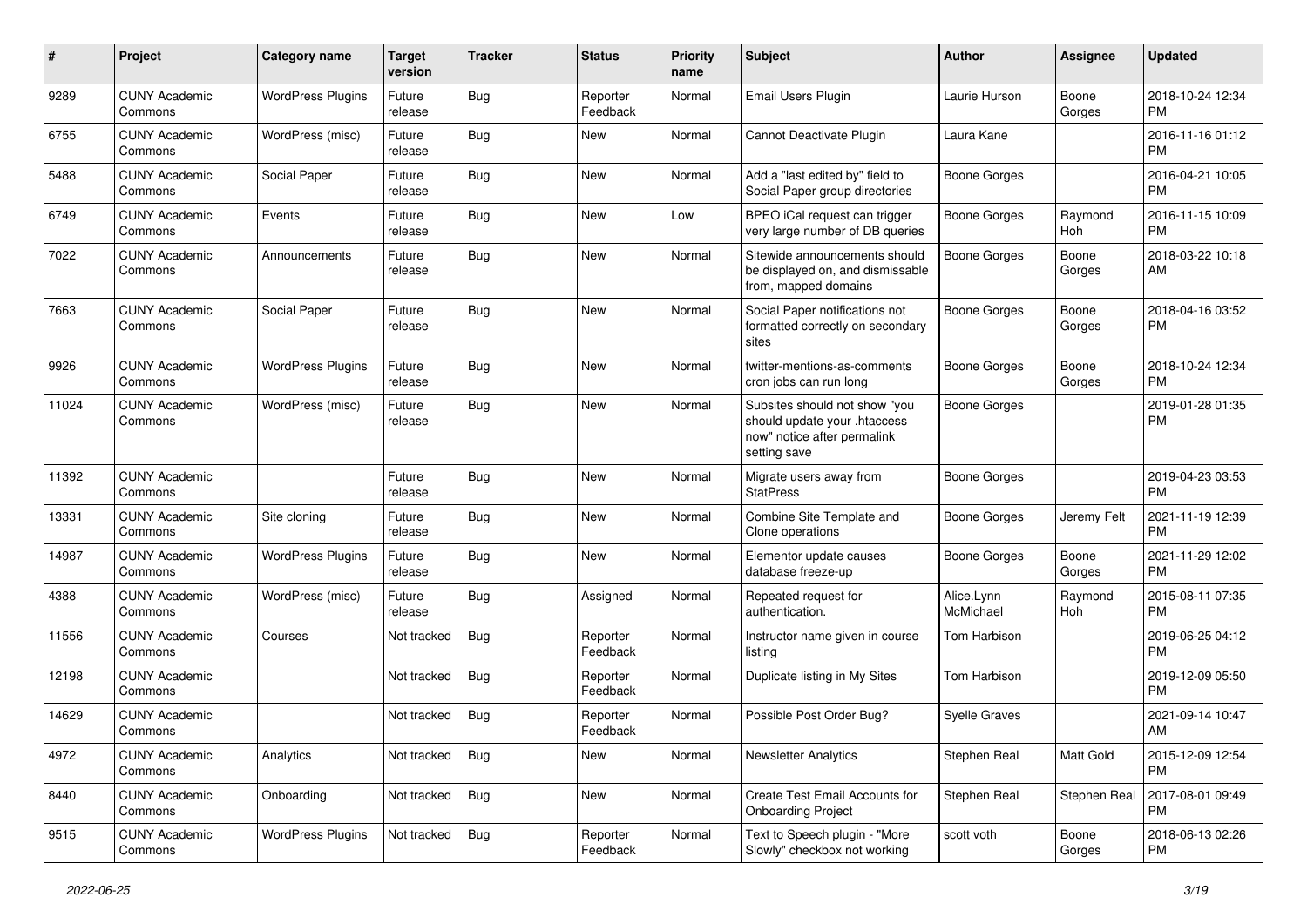| #     | Project                         | Category name              | <b>Target</b><br>version | <b>Tracker</b> | <b>Status</b>        | <b>Priority</b><br>name | <b>Subject</b>                                                                                | <b>Author</b>           | <b>Assignee</b>       | <b>Updated</b>                |
|-------|---------------------------------|----------------------------|--------------------------|----------------|----------------------|-------------------------|-----------------------------------------------------------------------------------------------|-------------------------|-----------------------|-------------------------------|
| 15242 | <b>CUNY Academic</b><br>Commons | Performance                | Not tracked              | Bug            | Reporter<br>Feedback | Normal                  | Slugist site                                                                                  | Raffi<br>Khatchadourian | Boone<br>Gorges       | 2022-02-07 11:14<br>AM        |
| 14483 | <b>CUNY Academic</b><br>Commons | WordPress - Media          | Not tracked              | Bug            | Reporter<br>Feedback | Normal                  | <b>Wordpress PDF Embed Stopped</b><br>Working after JITP Media Clone                          | <b>Patrick DeDauw</b>   | Boone<br>Gorges       | 2021-05-20 01:51<br><b>PM</b> |
| 9346  | <b>CUNY Academic</b><br>Commons | WordPress (misc)           | Not tracked              | Bug            | New                  | Normal                  | Clone cetls.bmcc.cuny.edu for<br>development                                                  | Owen Roberts            | Raymond<br><b>Hoh</b> | 2018-03-06 05:35<br><b>PM</b> |
| 6671  | <b>CUNY Academic</b><br>Commons | Reply By Email             | Not tracked              | Bug            | Assigned             | Normal                  | "Post too often" RBE error<br>message                                                         | <b>Matt Gold</b>        | Raymond<br>Hoh        | 2016-11-11 09:55<br>AM        |
| 6995  | <b>CUNY Academic</b><br>Commons | Home Page                  | Not tracked              | <b>Bug</b>     | Assigned             | Normal                  | member filter on homepage not<br>working                                                      | <b>Matt Gold</b>        | Raymond<br>Hoh        | 2016-12-11 09:46<br><b>PM</b> |
| 8991  | <b>CUNY Academic</b><br>Commons | Reply By Email             | Not tracked              | Bug            | Hold                 | Normal                  | RBE duplicate email message<br>issue                                                          | <b>Matt Gold</b>        | Raymond<br>Hoh        | 2018-02-18 08:53<br><b>PM</b> |
| 9979  | <b>CUNY Academic</b><br>Commons | <b>Email Notifications</b> | Not tracked              | Bug            | Reporter<br>Feedback | Normal                  | Reports of slow email activation<br>emails                                                    | <b>Matt Gold</b>        | Boone<br>Gorges       | 2018-08-29 09:40<br><b>PM</b> |
| 10040 | <b>CUNY Academic</b><br>Commons | WordPress (misc)           | Not tracked              | Bug            | Reporter<br>Feedback | Normal                  | User doesn't see full list of themes I Matt Gold                                              |                         | Boone<br>Gorges       | 2018-07-25 10:12<br>AM        |
| 13949 | <b>CUNY Academic</b><br>Commons |                            | Not tracked              | Bug            | <b>New</b>           | Normal                  | Continued debugging of runaway<br>MySQL connections                                           | <b>Matt Gold</b>        | Boone<br>Gorges       | 2021-09-14 10:42<br>AM        |
| 10262 | <b>CUNY Academic</b><br>Commons |                            | Not tracked              | Bug            | Reporter<br>Feedback | Normal                  | Newsletter Plugin: Broken Image<br>at Bottom of All Newsletters                               | Mark Webb               | Raymond<br><b>Hoh</b> | 2018-08-30 05:17<br><b>PM</b> |
| 10678 | <b>CUNY Academic</b><br>Commons |                            | Not tracked              | Bug            | Reporter<br>Feedback | High                    | Newsletter Plugin Not Sending<br><b>Out Newsletters</b>                                       | Mark Webb               | Boone<br>Gorges       | 2019-09-16 09:38<br><b>PM</b> |
| 10769 | <b>CUNY Academic</b><br>Commons | <b>WordPress Themes</b>    | Not tracked              | <b>Bug</b>     | Reporter<br>Feedback | Normal                  | 2011 Theme Sidebar                                                                            | Mark Webb               |                       | 2018-12-04 04:09<br><b>PM</b> |
| 11120 | <b>CUNY Academic</b><br>Commons | <b>WordPress Plugins</b>   | Not tracked              | Bug            | Reporter<br>Feedback | Normal                  | Events Manager Events Not<br>Showing Up                                                       | Mark Webb               |                       | 2019-02-27 04:10<br><b>PM</b> |
| 12360 | <b>CUNY Academic</b><br>Commons | <b>WordPress Themes</b>    | Not tracked              | Bug            | Reporter<br>Feedback | Normal                  | site just says "DANTE We are<br>currently in maintenance mode,<br>please check back shortly." | Marilyn Weber           |                       | 2020-02-04 12:13<br><b>PM</b> |
| 13328 | <b>CUNY Academic</b><br>Commons | Group Forums               | Not tracked              | <b>Bug</b>     | Reporter<br>Feedback | Normal                  | cross-posting in two related<br>groups                                                        | Marilyn Weber           | Raymond<br>Hoh        | 2020-09-15 10:39<br><b>PM</b> |
| 5317  | <b>CUNY Academic</b><br>Commons | Group Blogs                | Not tracked              | <b>Bug</b>     | Reporter<br>Feedback | Normal                  | Notifications of New Post Didn't<br>Come                                                      | Luke Waltzer            | Samantha<br>Raddatz   | 2016-03-21 10:41<br><b>PM</b> |
| 6644  | <b>CUNY Academic</b><br>Commons |                            | Not tracked              | Bug            | Reporter<br>Feedback | High                    | White Screen at Login Pge                                                                     | Luke Waltzer            | Raymond<br>Hoh        | 2016-11-21 10:34<br><b>PM</b> |
| 7928  | <b>CUNY Academic</b><br>Commons | Group Forums               | Not tracked              | <b>Bug</b>     | <b>New</b>           | Normal                  | Duplicate Forum post                                                                          | Luke Waltzer            | Raymond<br>Hoh        | 2017-04-11 09:27<br><b>PM</b> |
| 13430 | <b>CUNY Academic</b><br>Commons | Reply By Email             | Not tracked              | <b>Bug</b>     | <b>New</b>           | Normal                  | Delay in RBE                                                                                  | Luke Waltzer            | Raymond<br>Hoh        | 2020-10-13 11:16<br>AM        |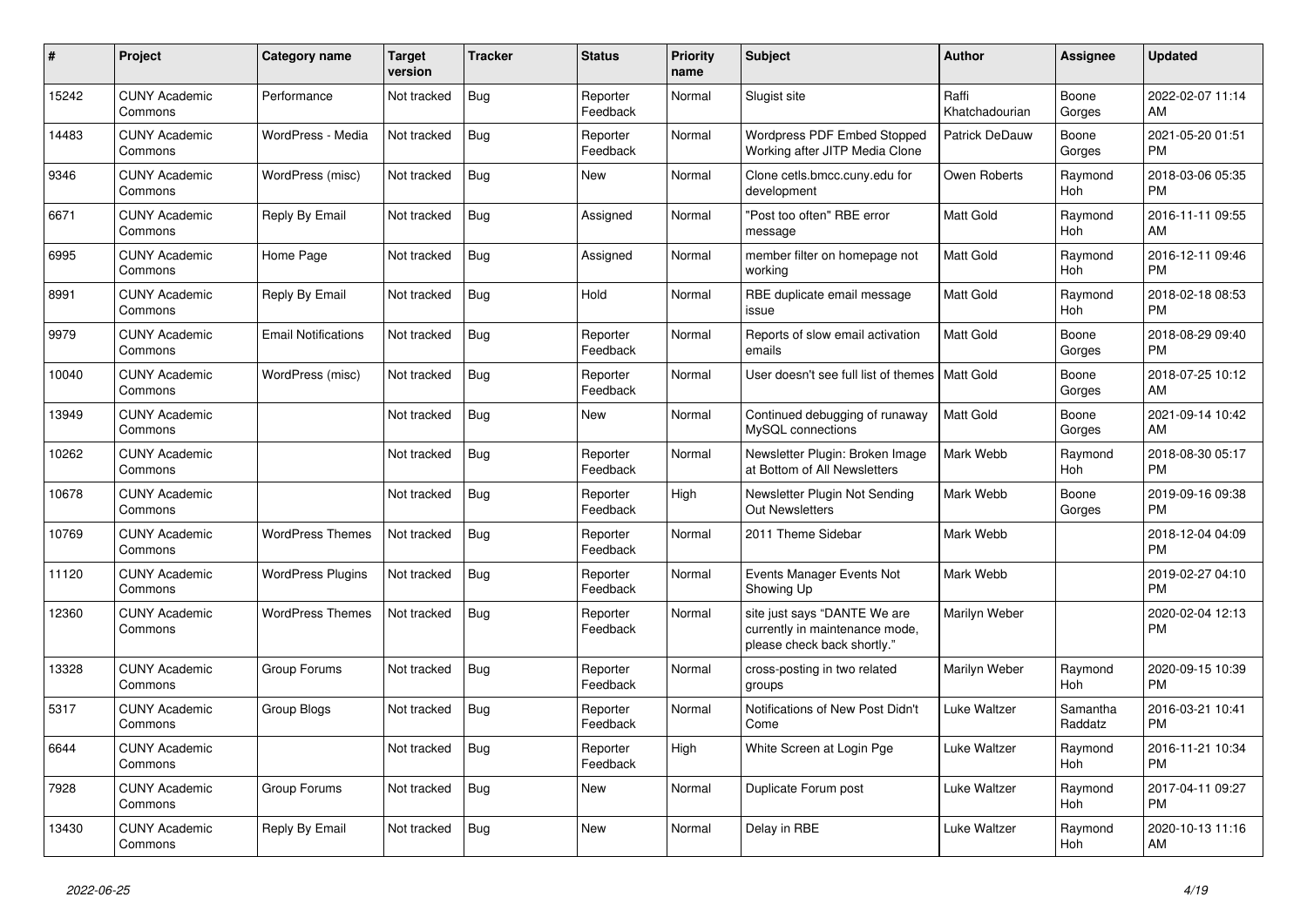| #     | Project                                                                 | <b>Category name</b>           | <b>Target</b><br>version | <b>Tracker</b> | <b>Status</b>        | <b>Priority</b><br>name | Subject                                                                      | Author                  | <b>Assignee</b>     | <b>Updated</b>                |
|-------|-------------------------------------------------------------------------|--------------------------------|--------------------------|----------------|----------------------|-------------------------|------------------------------------------------------------------------------|-------------------------|---------------------|-------------------------------|
| 9060  | <b>CUNY Academic</b><br>Commons                                         | Commons In A Box               | Not tracked              | Bug            | Hold                 | Normal                  | Problems with CBox image library<br>upload                                   | Lisa Rhody              | Raymond<br>Hoh      | 2018-01-10 03:26<br><b>PM</b> |
| 11415 | <b>CUNY Academic</b><br>Commons                                         | <b>WordPress Plugins</b>       | Not tracked              | Bug            | Reporter<br>Feedback | Normal                  | <b>Blog Subscriptions in Jetpack</b>                                         | Laurie Hurson           |                     | 2019-05-14 10:34<br>AM        |
| 11879 | <b>CUNY Academic</b><br>Commons                                         |                                | Not tracked              | Bug            | New                  | Normal                  | Hypothesis comments appearing<br>on multiple, different pdfs across<br>blogs | Laurie Hurson           | Laurie Hurson       | 2019-09-19 02:39<br><b>PM</b> |
| 12438 | <b>CUNY Academic</b><br>Commons                                         | Courses                        | Not tracked              | Bug            | <b>New</b>           | Normal                  | Site appearing twice                                                         | Laurie Hurson           | Boone<br>Gorges     | 2020-02-18 01:34<br><b>PM</b> |
| 10794 | <b>CUNY Academic</b><br>Commons                                         | Performance                    | Not tracked              | Bug            | New                  | Normal                  | Memcached connection<br>occasionally breaks                                  | <b>Boone Gorges</b>     | Boone<br>Gorges     | 2018-12-06 03:30<br><b>PM</b> |
| 12436 | <b>CUNY Academic</b><br>Commons                                         |                                | Not tracked              | Bug            | Assigned             | Normal                  | Nightly system downtime                                                      | Boone Gorges            |                     | 2020-08-01 09:30<br>AM        |
| 12121 | <b>CUNY Academic</b><br>Commons                                         | <b>WordPress Plugins</b>       | 2.0.2                    | Feature        | Reporter<br>Feedback | Normal                  | Embedding H5P Iframes on<br>Commons Site                                     | Laurie Hurson           | Boone<br>Gorges     | 2022-06-14 11:36<br>AM        |
| 15613 | <b>CUNY Academic</b><br>Commons                                         |                                | 2.0.2                    | Feature        | Reporter<br>Feedback | Normal                  | Adding "Passster" plugin                                                     | Laurie Hurson           |                     | 2022-06-14 11:36<br>AM        |
| 16290 | <b>CUNY Academic</b><br>Commons                                         |                                |                          | Feature        | Reporter<br>Feedback | Normal                  | Add Table Of Contents Block<br>plug-in                                       | Raffi<br>Khatchadourian |                     | 2022-06-24 10:26<br>AM        |
| 2571  | <b>NYCDH Community</b><br>Site                                          |                                |                          | Feature        | Assigned             | Normal                  | Add Google custom search box to   Mark Newton<br>homepage                    |                         | Raymond<br>Hoh      | 2013-05-18 07:49<br><b>PM</b> |
| 2573  | <b>NYCDH Community</b><br>Site                                          |                                |                          | Feature        | Reporter<br>Feedback | Normal                  | Add dh_nyc twitter list feed to site                                         | <b>Mark Newton</b>      | Matt Gold           | 2013-05-16 11:42<br><b>PM</b> |
| 2574  | NYCDH Community<br>Site                                                 |                                |                          | Feature        | Assigned             | Normal                  | Add Way to Upload Files to<br>Groups                                         | <b>Mark Newton</b>      | Raymond<br>Hoh      | 2013-05-18 07:46<br><b>PM</b> |
| 2577  | <b>NYCDH Community</b><br>Site                                          |                                |                          | Feature        | Assigned             | Low                     | Investigate Potential to Add Links<br>to the Forum                           | <b>Mark Newton</b>      | Alex Gil            | 2013-05-16 09:40<br><b>PM</b> |
| 12062 | AD/O365 Transition<br>from NonMatric to<br><b>Matriculated Students</b> |                                |                          | Feature        | In Progress          | Normal                  | create solution and console<br>project                                       | Emilio Rodriguez        | Emilio<br>Rodriguez | 2019-11-12 03:56<br><b>PM</b> |
| 11968 | JustPublics@365<br>MediaCamp                                            |                                |                          | Feature        | New                  | Normal                  | Nanoscience Retractable Display<br>Unit                                      | Donald Cherry           | Bonnie<br>Eissner   | 2021-02-19 08:50<br>AM        |
| 13891 | <b>CUNY Academic</b><br>Commons                                         | Internal Tools and<br>Workflow | 2.1.0                    | Feature        | New                  | Normal                  | Migrate automated linting to<br>GitHub Actions                               | <b>Boone Gorges</b>     | Jeremy Felt         | 2022-05-26 10:45<br>AM        |
| 15194 | <b>CUNY Academic</b><br>Commons                                         | Internal Tools and<br>Workflow | 2.1.0                    | Feature        | New                  | Normal                  | PHPCS sniff for un-restored<br>switch_to_blog() calls                        | Boone Gorges            | Jeremy Felt         | 2022-05-26 10:45<br>AM        |
| 15883 | <b>CUNY Academic</b><br>Commons                                         |                                | 2.1.0                    | Feature        | New                  | Normal                  | Release BPGES update                                                         | Boone Gorges            | Boone<br>Gorges     | 2022-05-26 10:39<br>AM        |
| 10368 | <b>CUNY Academic</b><br>Commons                                         |                                | Future<br>release        | Feature        | Assigned             | Normal                  | Use ORCID data to populate<br>academic profile page                          | Stephen Francoeur       | Boone<br>Gorges     | 2018-09-25 01:53<br><b>PM</b> |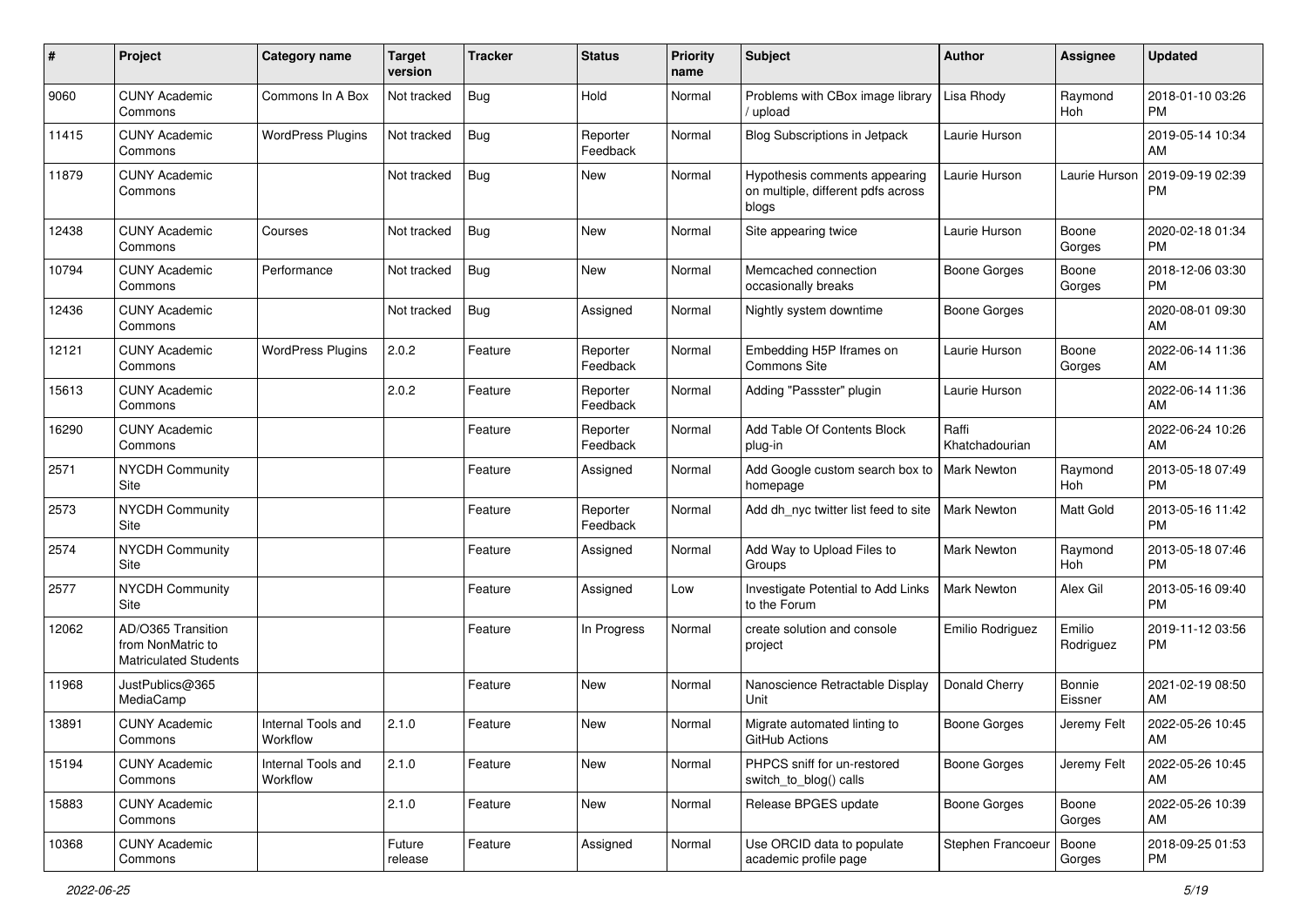| #     | Project                         | <b>Category name</b>       | <b>Target</b><br>version | <b>Tracker</b> | <b>Status</b> | <b>Priority</b><br>name | <b>Subject</b>                                                                      | Author                  | Assignee            | <b>Updated</b>                |
|-------|---------------------------------|----------------------------|--------------------------|----------------|---------------|-------------------------|-------------------------------------------------------------------------------------|-------------------------|---------------------|-------------------------------|
| 519   | <b>CUNY Academic</b><br>Commons | <b>BuddyPress Docs</b>     | Future<br>release        | Feature        | Assigned      | Low                     | TOC for individual docs - for new<br>BP "wiki-like" plugin                          | scott voth              | Boone<br>Gorges     | 2015-11-09 05:54<br><b>PM</b> |
| 10226 | <b>CUNY Academic</b><br>Commons | Courses                    | Future<br>release        | Feature        | New           | Normal                  | Add "My Courses" to drop down<br>list                                               | scott voth              | Boone<br>Gorges     | 2021-11-19 12:42<br><b>PM</b> |
| 10354 | <b>CUNY Academic</b><br>Commons | <b>Public Portfolio</b>    | Future<br>release        | Feature        | New           | Normal                  | Opt out of Having a Profile Page                                                    | scott voth              | Chris Stein         | 2020-05-12 10:43<br>AM        |
| 11531 | <b>CUNY Academic</b><br>Commons | Events                     | Future<br>release        | Feature        | New           | Normal                  | Main Events calendar should<br>include non-public events that<br>user has access to | scott voth              | Boone<br>Gorges     | 2019-06-11 10:00<br>AM        |
| 11860 | <b>CUNY Academic</b><br>Commons | Registration               | Future<br>release        | Feature        | New           | Normal                  | <b>Ensure Students Are Aware They</b><br>Can Use Aliases At Registration            | scott voth              |                     | 2019-09-24 08:46<br>AM        |
| 585   | <b>CUNY Academic</b><br>Commons | Group Forums               | Future<br>release        | Feature        | Assigned      | Normal                  | Merge Forum Topics                                                                  | Sarah Morgano           | Boone<br>Gorges     | 2011-07-06 04:11<br><b>PM</b> |
| 1888  | <b>CUNY Academic</b><br>Commons | Home Page                  | Future<br>release        | Feature        | Assigned      | Normal                  | Refactor BP MPO Activity Filter to<br>support proper pagination                     | Sarah Morgano           | Boone<br>Gorges     | 2014-05-01 07:11<br><b>PM</b> |
| 58    | <b>CUNY Academic</b><br>Commons | BuddyPress (misc)          | Future<br>release        | Feature        | Assigned      | Low                     | Make member search sortable by<br>last name                                         | Roberta Brody           | Boone<br>Gorges     | 2010-08-26 02:38<br><b>PM</b> |
| 8498  | <b>CUNY Academic</b><br>Commons | <b>WordPress Plugins</b>   | Future<br>release        | Feature        | New           | Low                     | <b>Gravity Forms Email Users</b>                                                    | Raffi<br>Khatchadourian | Matt Gold           | 2017-10-13 12:58<br><b>PM</b> |
| 3475  | <b>CUNY Academic</b><br>Commons | Events                     | Future<br>release        | Feature        | Assigned      | Normal                  | Request to add plugin to<br>streamline room<br>booking/appointment booking          | Naomi Barrettara        | Boone<br>Gorges     | 2014-12-01 05:14<br><b>PM</b> |
| 2753  | <b>CUNY Academic</b><br>Commons | <b>Public Portfolio</b>    | Future<br>release        | Feature        | New           | Normal                  | Create actual actual tagification in<br>academic interests and other<br>fields      | Micki Kaufman           | Boone<br>Gorges     | 2015-01-05 08:52<br><b>PM</b> |
| 2754  | <b>CUNY Academic</b><br>Commons | Design                     | Future<br>release        | Feature        | Assigned      | Normal                  | Determine strategy for CAC logo<br>handling in top header                           | Micki Kaufman           | Chris Stein         | 2015-01-05 08:53<br><b>PM</b> |
| 3458  | <b>CUNY Academic</b><br>Commons | Groups (misc)              | Future<br>release        | Feature        | Assigned      | Normal                  | Filter Members of Group by<br>Campus                                                | Michael Smith           | Samantha<br>Raddatz | 2014-09-26 08:32<br><b>PM</b> |
| 481   | <b>CUNY Academic</b><br>Commons | Groups (misc)              | Future<br>release        | Feature        | Assigned      | Normal                  | ability to archive inactive groups<br>and blogs                                     | Michael Mandiberg       | Samantha<br>Raddatz | 2015-11-09 05:56<br><b>PM</b> |
| 287   | <b>CUNY Academic</b><br>Commons | WordPress (misc)           | Future<br>release        | Feature        | Assigned      | Normal                  | Create troubleshooting tool for<br>account sign-up                                  | Matt Gold               | Boone<br>Gorges     | 2015-11-09 06:17<br>PM        |
| 310   | <b>CUNY Academic</b><br>Commons | BuddyPress (misc)          | Future<br>release        | Feature        | Assigned      | Low                     | Friend Request Email                                                                | Matt Gold               | Samantha<br>Raddatz | 2015-11-09 05:08<br><b>PM</b> |
| 333   | <b>CUNY Academic</b><br>Commons | <b>Email Notifications</b> | Future<br>release        | Feature        | Assigned      | Low                     | Delay Forum Notification Email<br>Delivery Until After Editing Period<br>Ends       | Matt Gold               | Raymond<br>Hoh      | 2015-11-09 06:01<br><b>PM</b> |
| 364   | <b>CUNY Academic</b><br>Commons | <b>WordPress Plugins</b>   | Future<br>release        | Feature        | New           | Normal                  | <b>Bulletin Board</b>                                                               | Matt Gold               |                     | 2015-01-05 08:50<br><b>PM</b> |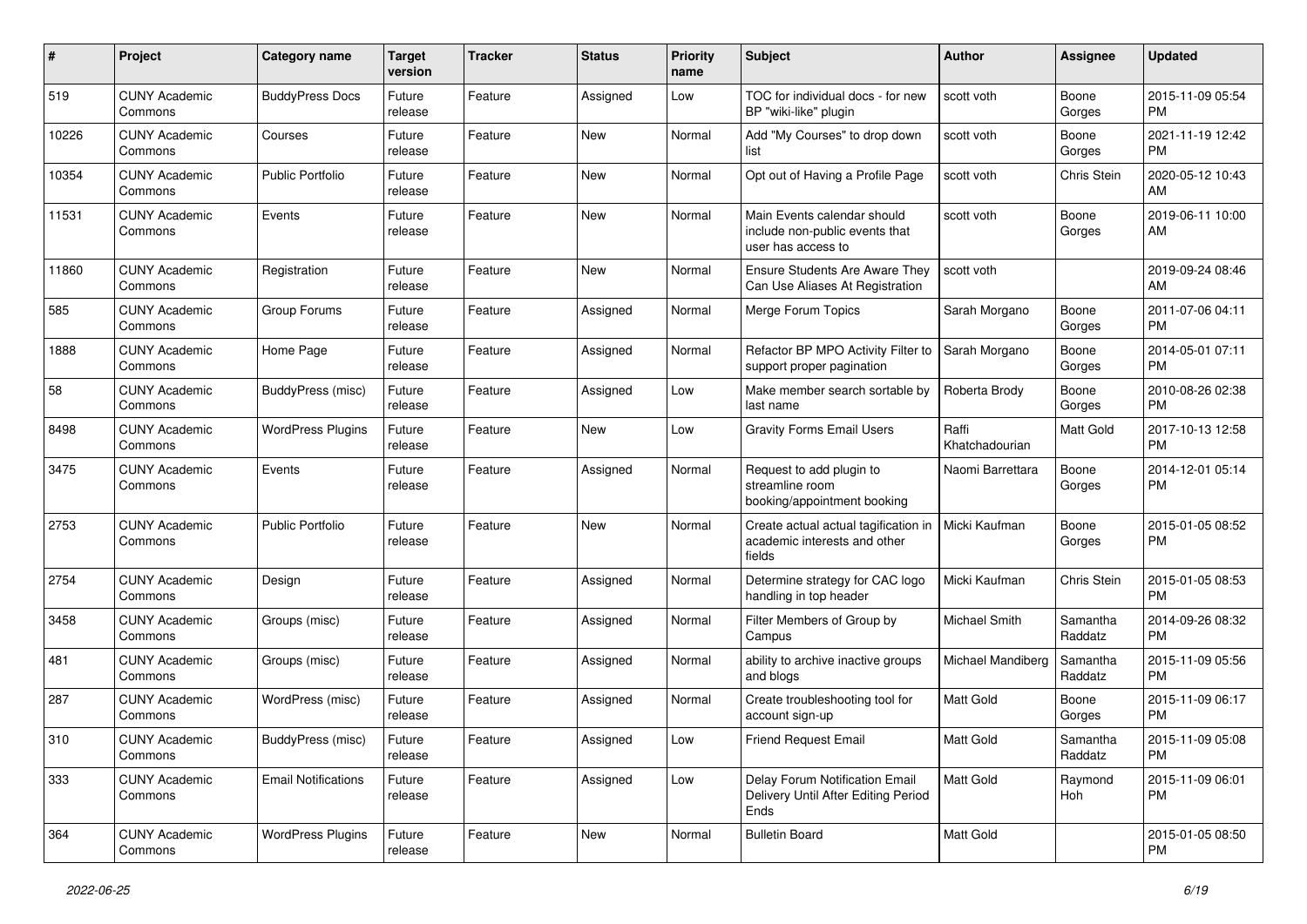| #    | Project                         | <b>Category name</b>     | <b>Target</b><br>version | <b>Tracker</b> | <b>Status</b>        | <b>Priority</b><br>name | Subject                                                                      | Author           | <b>Assignee</b>     | <b>Updated</b>                |
|------|---------------------------------|--------------------------|--------------------------|----------------|----------------------|-------------------------|------------------------------------------------------------------------------|------------------|---------------------|-------------------------------|
| 365  | <b>CUNY Academic</b><br>Commons | WordPress (misc)         | Future<br>release        | Feature        | Assigned             | Normal                  | <b>Create Mouseover Tooltips</b><br>throughout Site                          | <b>Matt Gold</b> | Chris Stein         | 2015-11-09 06:18<br><b>PM</b> |
| 370  | <b>CUNY Academic</b><br>Commons | Registration             | Future<br>release        | Feature        | Assigned             | High                    | <b>Guest Accounts</b>                                                        | Matt Gold        | Matt Gold           | 2015-04-09 09:33<br><b>PM</b> |
| 377  | CUNY Academic<br>Commons        | BuddyPress (misc)        | Future<br>release        | Feature        | Assigned             | Normal                  | Like buttons                                                                 | Matt Gold        | Boone<br>Gorges     | 2010-11-16 05:13<br><b>PM</b> |
| 412  | <b>CUNY Academic</b><br>Commons | <b>WordPress Themes</b>  | Future<br>release        | Feature        | Assigned             | Normal                  | <b>Featured Themes</b>                                                       | <b>Matt Gold</b> | Dominic<br>Giglio   | 2015-01-05 08:44<br><b>PM</b> |
| 435  | CUNY Academic<br>Commons        | BuddyPress (misc)        | Future<br>release        | Feature        | Assigned             | Normal                  | Include Avatar Images in Forum<br><b>Post Notification Emails</b>            | Matt Gold        | Boone<br>Gorges     | 2010-12-08 12:40<br><b>PM</b> |
| 497  | <b>CUNY Academic</b><br>Commons | <b>WordPress Plugins</b> | Future<br>release        | Feature        | Assigned             | Normal                  | Drag and Drop Ordering on<br>Gallery Post Plugin                             | Matt Gold        | Ron Rennick         | 2015-11-09 06:18<br><b>PM</b> |
| 500  | <b>CUNY Academic</b><br>Commons | BuddyPress (misc)        | Future<br>release        | Feature        | Assigned             | Normal                  | <b>Export Group Data</b>                                                     | Matt Gold        | Boone<br>Gorges     | 2010-12-19 12:09<br><b>PM</b> |
| 554  | <b>CUNY Academic</b><br>Commons | BuddyPress (misc)        | Future<br>release        | Feature        | Assigned             | Normal                  | Add Trackback notifications to<br>site-wide activity feed                    | <b>Matt Gold</b> | Boone<br>Gorges     | 2015-11-09 06:19<br><b>PM</b> |
| 599  | <b>CUNY Academic</b><br>Commons | BuddyPress (misc)        | Future<br>release        | Feature        | Assigned             | Normal                  | Consider adding rating plugins for<br><b>BuddyPress/BBPress</b>              | <b>Matt Gold</b> | Boone<br>Gorges     | 2011-08-22 06:50<br><b>PM</b> |
| 635  | <b>CUNY Academic</b><br>Commons | BuddyPress (misc)        | Future<br>release        | Feature        | Assigned             | Normal                  | Big Blue Button -<br>Videoconferencing in Groups and<br><b>Blogs</b>         | <b>Matt Gold</b> | Boone<br>Gorges     | 2011-03-14 03:24<br><b>PM</b> |
| 653  | <b>CUNY Academic</b><br>Commons | Group Blogs              | Future<br>release        | Feature        | Assigned             | Normal                  | Redesign Integration of Groups<br>and Blogs                                  | Matt Gold        | Samantha<br>Raddatz | 2015-11-09 05:40<br><b>PM</b> |
| 658  | <b>CUNY Academic</b><br>Commons | <b>WordPress Plugins</b> | Future<br>release        | Feature        | Assigned             | Normal                  | Rebulid Sitewide Tag Suggestion                                              | Matt Gold        | Boone<br>Gorges     | 2015-01-05 08:47<br><b>PM</b> |
| 940  | <b>CUNY Academic</b><br>Commons | Redmine                  | Future<br>release        | Feature        | Assigned             | Low                     | Communication with users after<br>releases                                   | <b>Matt Gold</b> | Dominic<br>Giglio   | 2012-09-09 04:36<br><b>PM</b> |
| 1105 | <b>CUNY Academic</b><br>Commons | WordPress (misc)         | Future<br>release        | Feature        | Assigned             | Normal                  | Rephrase Blog Privacy Options                                                | Matt Gold        | Samantha<br>Raddatz | 2015-11-09 06:19<br><b>PM</b> |
| 1192 | CUNY Academic<br>Commons        | <b>Group Files</b>       | Future<br>release        | Feature        | Assigned             | Low                     | When posting group files, allow<br>users to add a category without<br>saving | Matt Gold        | Raymond<br>Hoh      | 2015-11-09 05:53<br><b>PM</b> |
| 1456 | CUNY Academic<br>Commons        | Group Invitations        | Future<br>release        | Feature        | Reporter<br>Feedback | Low                     | Invite to Group Button from Profile   Matt Gold<br>Field                     |                  | Samantha<br>Raddatz | 2015-11-09 05:59<br><b>PM</b> |
| 1544 | <b>CUNY Academic</b><br>Commons | Groups (misc)            | Future<br>release        | Feature        | Reporter<br>Feedback | Normal                  | Group Filtering and Sorting                                                  | Matt Gold        | Chris Stein         | 2019-03-01 02:25<br><b>PM</b> |
| 1562 | <b>CUNY Academic</b><br>Commons | <b>WordPress Plugins</b> | Future<br>release        | Feature        | Assigned             | Low                     | Play with NYT Collaborative<br><b>Authoring Tool</b>                         | Matt Gold        | Boone<br>Gorges     | 2015-01-05 08:47<br>PM        |
| 2013 | <b>CUNY Academic</b><br>Commons | Public Portfolio         | Future<br>release        | Feature        | Assigned             | Low                     | Have Profile Privacy Options<br>show up only for filled-in fields            | Matt Gold        | Boone<br>Gorges     | 2015-11-09 06:09<br><b>PM</b> |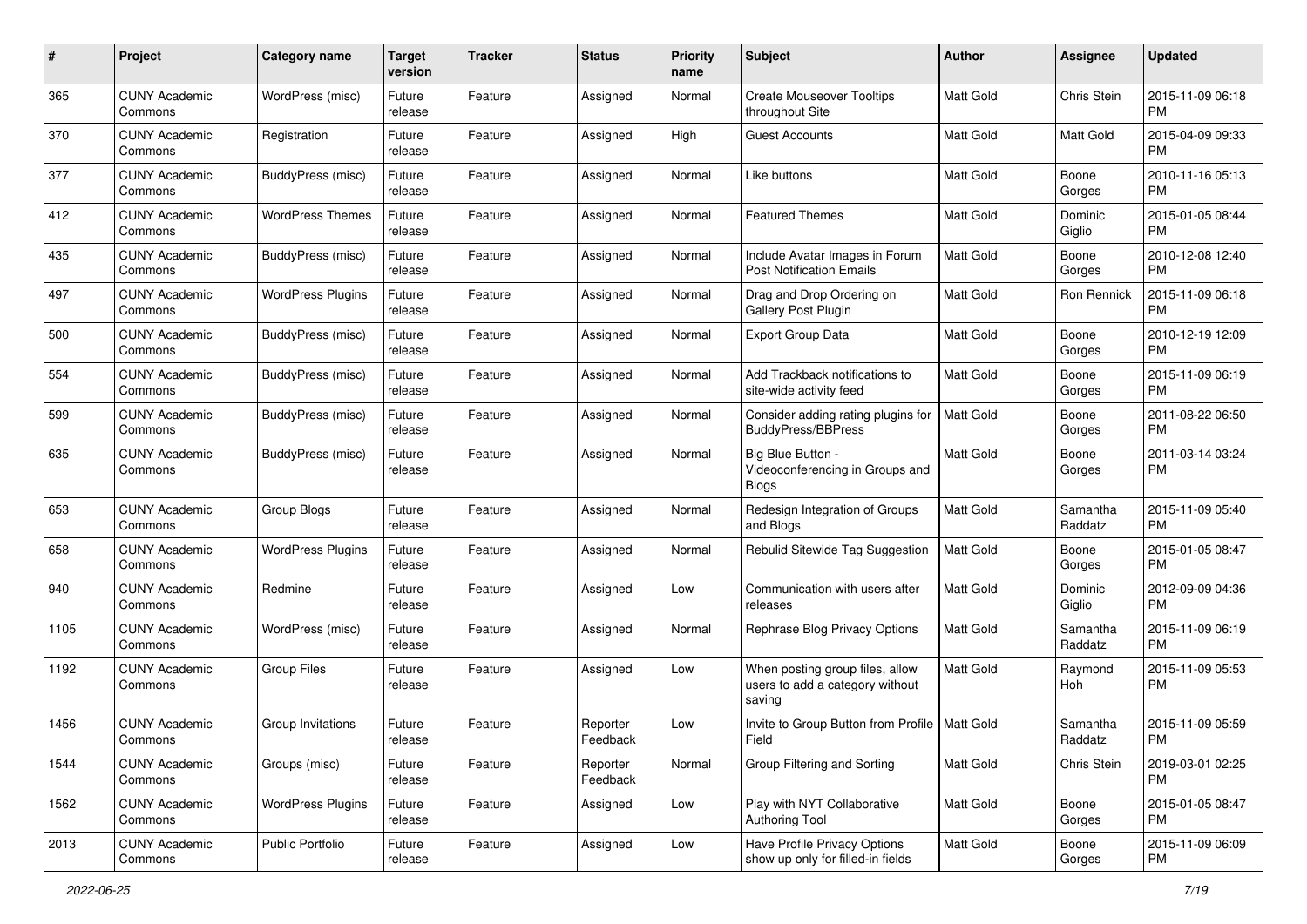| #    | Project                         | <b>Category name</b>     | <b>Target</b><br>version | <b>Tracker</b> | <b>Status</b> | <b>Priority</b><br>name | Subject                                                                | Author           | <b>Assignee</b>   | <b>Updated</b>                |
|------|---------------------------------|--------------------------|--------------------------|----------------|---------------|-------------------------|------------------------------------------------------------------------|------------------|-------------------|-------------------------------|
| 2223 | <b>CUNY Academic</b><br>Commons | <b>WordPress Plugins</b> | Future<br>release        | Feature        | Assigned      | Low                     | Add Participad to the CUNY<br><b>Academic Commons</b>                  | <b>Matt Gold</b> | Boone<br>Gorges   | 2014-09-17 10:03<br><b>PM</b> |
| 2523 | <b>CUNY Academic</b><br>Commons | <b>BuddyPress Docs</b>   | Future<br>release        | Feature        | Assigned      | Normal                  | Allow Users to Upload Images to<br><b>BP</b> Docs                      | Matt Gold        | Boone<br>Gorges   | 2015-11-09 06:14<br><b>PM</b> |
| 3042 | <b>CUNY Academic</b><br>Commons | <b>Public Portfolio</b>  | Future<br>release        | Feature        | Assigned      | Normal                  | Browsing member interests                                              | Matt Gold        | Boone<br>Gorges   | 2015-03-21 09:04<br><b>PM</b> |
| 3080 | <b>CUNY Academic</b><br>Commons | <b>Group Files</b>       | Future<br>release        | Feature        | Assigned      | Low                     | Create a system to keep track of<br>file changes                       | <b>Matt Gold</b> | Boone<br>Gorges   | 2014-02-26 10:04<br><b>PM</b> |
| 3090 | <b>CUNY Academic</b><br>Commons | Twitter page             | Future<br>release        | Feature        | Assigned      | Normal                  | Prevent Retweets from showing<br>up on Commons twitter page            | <b>Matt Gold</b> | <b>Tahir Butt</b> | 2016-10-24 11:31<br>AM        |
| 3220 | <b>CUNY Academic</b><br>Commons | <b>Public Portfolio</b>  | Future<br>release        | Feature        | Assigned      | Normal                  | Add indent/outdent option to<br>Formatting Buttons on Profile<br>Page  | Matt Gold        | Boone<br>Gorges   | 2014-05-21 10:39<br>PM        |
| 3308 | <b>CUNY Academic</b><br>Commons | Group Invitations        | Future<br>release        | Feature        | Assigned      | Normal                  | Allow members to rescind group<br>invitations                          | <b>Matt Gold</b> | Boone<br>Gorges   | 2015-04-01 08:53<br>PM        |
| 3354 | <b>CUNY Academic</b><br>Commons | <b>Group Files</b>       | Future<br>release        | Feature        | Assigned      | Low                     | Allow Group Download of Multiple<br><b>Selected Files</b>              | <b>Matt Gold</b> | Chris Stein       | 2014-08-01 08:50<br>AM        |
| 3517 | <b>CUNY Academic</b><br>Commons | My Commons               | Future<br>release        | Feature        | Assigned      | Normal                  | Mute/Unmute My Commons<br>updates                                      | <b>Matt Gold</b> | Raymond<br>Hoh    | 2015-11-09 01:19<br><b>PM</b> |
| 3536 | <b>CUNY Academic</b><br>Commons | My Commons               | Future<br>release        | Feature        | Assigned      | Normal                  | Infinite Scroll on My Commons<br>page                                  | <b>Matt Gold</b> | Raymond<br>Hoh    | 2015-04-13 04:42<br><b>PM</b> |
| 3662 | <b>CUNY Academic</b><br>Commons | <b>SEO</b>               | Future<br>release        | Feature        | Assigned      | Normal                  | Duplicate Content/SEO/Google<br>issues                                 | Matt Gold        | Raymond<br>Hoh    | 2015-04-13 04:37<br><b>PM</b> |
| 3759 | <b>CUNY Academic</b><br>Commons | WordPress (misc)         | Future<br>release        | Feature        | Assigned      | Normal                  | Review Interface for Adding Users   Matt Gold<br>to Blogs              |                  | Boone<br>Gorges   | 2015-03-24 05:52<br><b>PM</b> |
| 3768 | <b>CUNY Academic</b><br>Commons | <b>Public Portfolio</b>  | Future<br>release        | Feature        | Assigned      | Normal                  | Institutions/Past positions on<br>public portfolios                    | <b>Matt Gold</b> | Boone<br>Gorges   | 2018-04-23 10:44<br>AM        |
| 3770 | <b>CUNY Academic</b><br>Commons | <b>Public Portfolio</b>  | Future<br>release        | Feature        | Assigned      | Normal                  | Improve Layout/Formatting of<br>Positions Area on Public<br>Portfolios | <b>Matt Gold</b> | Chris Stein       | 2015-04-01 09:17<br><b>PM</b> |
| 4053 | <b>CUNY Academic</b><br>Commons | Events                   | Future<br>release        | Feature        | Assigned      | Normal                  | Create new tab for past events                                         | Matt Gold        | Boone<br>Gorges   | 2015-05-12 02:10<br><b>PM</b> |
| 4238 | <b>CUNY Academic</b><br>Commons | Events                   | Future<br>release        | Feature        | Assigned      | Normal                  | Copy Events to Other Groups?                                           | Matt Gold        | Boone<br>Gorges   | 2015-07-02 10:08<br>AM        |
| 4980 | <b>CUNY Academic</b><br>Commons | Home Page                | Future<br>release        | Feature        | Assigned      | Normal                  | CAC Featured Content -- Adding<br>Randomization                        | Matt Gold        | Boone<br>Gorges   | 2016-12-12 03:01<br>PM        |
| 5016 | <b>CUNY Academic</b><br>Commons | Events                   | Future<br>release        | Feature        | Assigned      | Low                     | Allow comments to be posted on<br>events                               | Matt Gold        | Raymond<br>Hoh    | 2019-03-01 02:23<br>PM        |
| 5316 | <b>CUNY Academic</b><br>Commons | User Experience          | Future<br>release        | Feature        | Assigned      | Normal                  | Prompt user email address<br>updates                                   | Matt Gold        | Stephen Real      | 2016-12-21 03:30<br>PM        |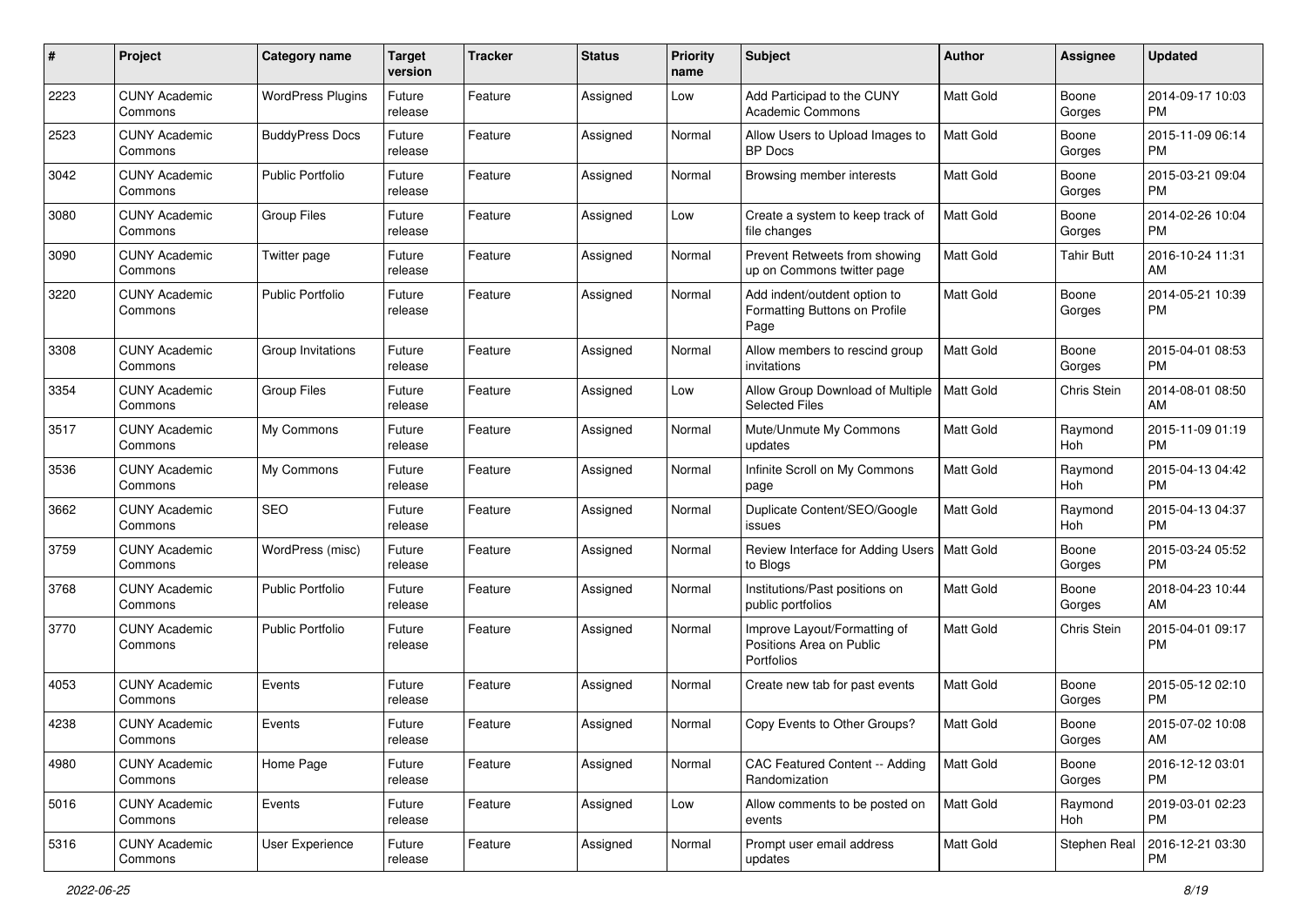| $\#$  | <b>Project</b>                  | Category name              | <b>Target</b><br>version | <b>Tracker</b> | <b>Status</b>        | <b>Priority</b><br>name | <b>Subject</b>                                                                                                                                        | Author           | <b>Assignee</b>       | <b>Updated</b>                |
|-------|---------------------------------|----------------------------|--------------------------|----------------|----------------------|-------------------------|-------------------------------------------------------------------------------------------------------------------------------------------------------|------------------|-----------------------|-------------------------------|
| 5581  | <b>CUNY Academic</b><br>Commons | Analytics                  | Future<br>release        | Feature        | Assigned             | Normal                  | Explore alternatives to Google<br>Analytics                                                                                                           | Matt Gold        | Valerie<br>Townsend   | 2020-04-17 03:12<br><b>PM</b> |
| 5696  | <b>CUNY Academic</b><br>Commons | Events                     | Future<br>release        | Feature        | Assigned             | Normal                  | Events Calendar - display options<br>calendar aggregation                                                                                             | Matt Gold        | Boone<br>Gorges       | 2016-10-13 11:44<br>AM        |
| 5955  | <b>CUNY Academic</b><br>Commons | Outreach                   | Future<br>release        | Feature        | Assigned             | Normal                  | Create auto-newsletter for<br>commons members                                                                                                         | Matt Gold        | Luke Waltzer          | 2016-08-30 10:34<br>AM        |
| 6426  | <b>CUNY Academic</b><br>Commons | Spam/Spam<br>Prevention    | Future<br>release        | Feature        | Assigned             | Normal                  | Force captcha on all comments?                                                                                                                        | Matt Gold        | <b>Tahir Butt</b>     | 2016-10-24 02:06<br><b>PM</b> |
| 7115  | <b>CUNY Academic</b><br>Commons | Groups (misc)              | Future<br>release        | Feature        | Reporter<br>Feedback | Normal                  | make licensing info clear during<br>group creation                                                                                                    | <b>Matt Gold</b> | Raymond<br><b>Hoh</b> | 2020-12-08 11:32<br>AM        |
| 8756  | <b>CUNY Academic</b><br>Commons | Group Blogs                | Future<br>release        | Feature        | Hold                 | Normal                  | Connect multiple blogs to one<br>group?                                                                                                               | Matt Gold        | Boone<br>Gorges       | 2017-09-30 10:42<br>AM        |
| 8836  | <b>CUNY Academic</b><br>Commons | <b>Blogs (BuddyPress)</b>  | Future<br>release        | Feature        | Assigned             | Normal                  | Redesign site launch process                                                                                                                          | Matt Gold        | Boone<br>Gorges       | 2019-10-03 02:49<br><b>PM</b> |
| 8900  | <b>CUNY Academic</b><br>Commons | Accessibility              | Future<br>release        | Feature        | Assigned             | Normal                  | Look into tools to enforce<br>accessibility in WP environment                                                                                         | <b>Matt Gold</b> | Boone<br>Gorges       | 2022-04-26 11:59<br>AM        |
| 8901  | <b>CUNY Academic</b><br>Commons | Accessibility              | Future<br>release        | Feature        | Assigned             | Normal                  | Theme analysis for accessibility                                                                                                                      | Matt Gold        | Boone<br>Gorges       | 2022-04-26 11:59<br>AM        |
| 9028  | <b>CUNY Academic</b><br>Commons | Onboarding                 | Future<br>release        | Feature        | Assigned             | Normal                  | suggest groups to new members<br>during the registration process                                                                                      | <b>Matt Gold</b> | Chris Stein           | 2018-10-24 12:34<br><b>PM</b> |
| 9947  | <b>CUNY Academic</b><br>Commons | <b>WordPress Plugins</b>   | Future<br>release        | Feature        | Reporter<br>Feedback | Normal                  | Install H5P quiz plugin                                                                                                                               | Matt Gold        | Boone<br>Gorges       | 2018-09-11 11:01<br>AM        |
| 10659 | <b>CUNY Academic</b><br>Commons | Group Forums               | Future<br>release        | Feature        | Assigned             | Normal                  | Post to multiple groups via email                                                                                                                     | Matt Gold        | Raymond<br>Hoh        | 2018-11-15 12:54<br>AM        |
| 15604 | <b>CUNY Academic</b><br>Commons | <b>Email Notifications</b> | Future<br>release        | Feature        | Assigned             | Normal                  | Restructure Commons Group<br><b>Digest Email Messages</b>                                                                                             | Matt Gold        | Boone<br>Gorges       | 2022-05-26 10:45<br>AM        |
| 5050  | <b>CUNY Academic</b><br>Commons | Social Paper               | Future<br>release        | Feature        | <b>New</b>           | Low                     | Making comments visible in SP<br>editing mode (SP suggestion #1)                                                                                      | Marilyn Weber    | Samantha<br>Raddatz   | 2019-09-17 11:10<br><b>PM</b> |
| 5052  | <b>CUNY Academic</b><br>Commons | Social Paper               | Future<br>release        | Feature        | <b>New</b>           | Low                     | Sentence by sentence or line by<br>line comments (SP suggestion #3)                                                                                   | Marilyn Weber    | Boone<br>Gorges       | 2016-02-11 10:24<br><b>PM</b> |
| 5053  | <b>CUNY Academic</b><br>Commons | Social Paper               | Future<br>release        | Feature        | New                  | Low                     | Scrollable menu to add readers<br>(SP suggestion #4)                                                                                                  | Marilyn Weber    | Samantha<br>Raddatz   | 2016-04-21 05:21<br><b>PM</b> |
| 5058  | <b>CUNY Academic</b><br>Commons | Social Paper               | Future<br>release        | Feature        | <b>New</b>           | Low                     | Can there be a clearer signal that<br>even when comments have<br>already been made you add<br>comments by clicking on the side?<br>(SP suggestion #5) | Marilyn Weber    | Samantha<br>Raddatz   | 2016-02-11 10:24<br><b>PM</b> |
| 5199  | <b>CUNY Academic</b><br>Commons | Social Paper               | Future<br>release        | Feature        | <b>New</b>           | Normal                  | add tables to the SP editor                                                                                                                           | Marilyn Weber    |                       | 2016-10-24 11:27<br>AM        |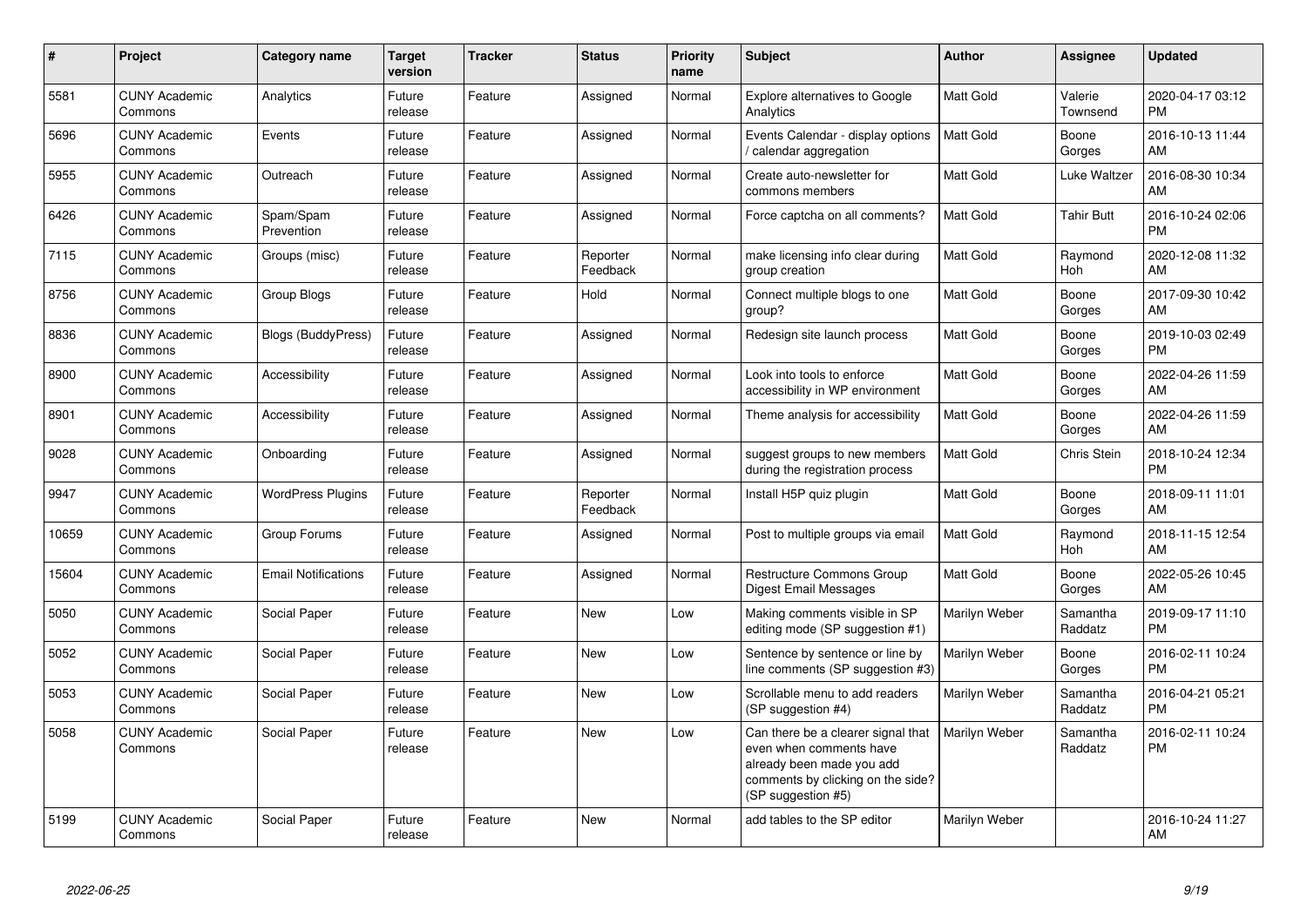| $\#$  | Project                         | <b>Category name</b>       | <b>Target</b><br>version | <b>Tracker</b> | <b>Status</b>        | <b>Priority</b><br>name | <b>Subject</b>                                                                             | <b>Author</b>   | <b>Assignee</b>     | <b>Updated</b>                |
|-------|---------------------------------|----------------------------|--------------------------|----------------|----------------------|-------------------------|--------------------------------------------------------------------------------------------|-----------------|---------------------|-------------------------------|
| 5205  | <b>CUNY Academic</b><br>Commons | Social Paper               | Future<br>release        | Feature        | <b>New</b>           | Normal                  | Social Paper folders                                                                       | Marilyn Weber   |                     | 2016-02-11 10:24<br><b>PM</b> |
| 5397  | <b>CUNY Academic</b><br>Commons | Social Paper               | Future<br>release        | Feature        | <b>New</b>           | Normal                  | frustrating to have to<br>enable/disable in SP                                             | Marilyn Weber   | Samantha<br>Raddatz | 2016-04-20 03:39<br><b>PM</b> |
| 5992  | <b>CUNY Academic</b><br>Commons | <b>Email Notifications</b> | Future<br>release        | Feature        | <b>New</b>           | Normal                  | Changing the From line of<br>autogenerated blog emails                                     | Marilyn Weber   |                     | 2018-09-27 05:19<br><b>PM</b> |
| 8211  | <b>CUNY Academic</b><br>Commons | <b>WordPress Themes</b>    | Future<br>release        | Feature        | <b>New</b>           | Normal                  | Theme Suggestions: Material<br>Design-Inspired Themes                                      | Margaret Galvan | Margaret<br>Galvan  | 2017-08-07 02:48<br><b>PM</b> |
| 5225  | <b>CUNY Academic</b><br>Commons | Registration               | Future<br>release        | Feature        | Assigned             | Normal                  | On-boarding Issues                                                                         | Luke Waltzer    | Samantha<br>Raddatz | 2016-02-12 02:58<br><b>PM</b> |
| 6078  | <b>CUNY Academic</b><br>Commons | Blogs (BuddyPress)         | Future<br>release        | Feature        | New                  | Normal                  | <b>Explore Adding Network Blog</b><br>Metadata Plugin                                      | Luke Waltzer    | Luke Waltzer        | 2016-10-11 10:29<br><b>PM</b> |
| 6389  | <b>CUNY Academic</b><br>Commons | <b>BuddyPress Docs</b>     | Future<br>release        | Feature        | <b>New</b>           | Low                     | Make Discussion Area Visible<br>When Editing a Doc                                         | Luke Waltzer    | Boone<br>Gorges     | 2016-10-21 04:16<br><b>PM</b> |
| 8835  | <b>CUNY Academic</b><br>Commons | Blogs (BuddyPress)         | Future<br>release        | Feature        | <b>New</b>           | Normal                  | Extend cuny.is shortlinks to sites                                                         | Luke Waltzer    | Boone<br>Gorges     | 2022-04-26 11:59<br>AM        |
| 9895  | <b>CUNY Academic</b><br>Commons | Onboarding                 | Future<br>release        | Feature        | Assigned             | Normal                  | Add "Accept Invitation"<br>link/button/function to Group<br>and/or Site invitation emails? | Luke Waltzer    | Boone<br>Gorges     | 2018-06-07 12:42<br><b>PM</b> |
| 2325  | <b>CUNY Academic</b><br>Commons | BuddyPress (misc)          | Future<br>release        | Feature        | Assigned             | Low                     | Profile should have separate<br>fields for first/last names                                | local admin     | Boone<br>Gorges     | 2015-11-09 06:09<br><b>PM</b> |
| 2610  | <b>CUNY Academic</b><br>Commons | Group Invitations          | Future<br>release        | Feature        | Assigned             | Low                     | Request: Custom invitation<br>message to group invites                                     | local admin     | Boone<br>Gorges     | 2015-11-09 06:13<br><b>PM</b> |
| 11131 | <b>CUNY Academic</b><br>Commons |                            | Future<br>release        | Feature        | Reporter<br>Feedback | Normal                  | Image Annotation Plugins                                                                   | Laurie Hurson   |                     | 2019-02-26 11:33<br>AM        |
| 11789 | <b>CUNY Academic</b><br>Commons | Courses                    | Future<br>release        | Feature        | <b>New</b>           | Normal                  | Ability to remove item from<br>Courses list                                                | Laurie Hurson   | Sonja Leix          | 2019-09-24 12:28<br><b>PM</b> |
| 12446 | <b>CUNY Academic</b><br>Commons | Groups (misc)              | Future<br>release        | Feature        | Reporter<br>Feedback | Normal                  | Toggle default site to group forum<br>posting                                              | Laurie Hurson   | Laurie Hurson       | 2020-03-10 11:57<br>AM        |
| 13650 | <b>CUNY Academic</b><br>Commons | Group Library              | Future<br>release        | Feature        | <b>New</b>           | Normal                  | Forum Attachments in Group<br>Library                                                      | Laurie Hurson   |                     | 2021-11-19 12:30<br><b>PM</b> |
| 14787 | <b>CUNY Academic</b><br>Commons | Plugin Packages            | Future<br>release        | Feature        | <b>New</b>           | Normal                  | Creating a "Design" plugin<br>package                                                      | Laurie Hurson   | scott voth          | 2022-04-27 04:56<br><b>PM</b> |
| 3473  | <b>CUNY Academic</b><br>Commons | <b>User Experience</b>     | Future<br>release        | Feature        | Assigned             | Normal                  | Commons profile: Add help info<br>about "Positions" replacing "title"                      | Keith Miyake    | Samantha<br>Raddatz | 2015-11-09 02:28<br><b>PM</b> |
| 13199 | <b>CUNY Academic</b><br>Commons | Group Forums               | Future<br>release        | Feature        | <b>New</b>           | Normal                  | Favoring Groups over bbPress<br>plugin                                                     | Colin McDonald  | Colin<br>McDonald   | 2021-11-19 12:28<br><b>PM</b> |
| 13370 | <b>CUNY Academic</b><br>Commons | Group Library              | Future<br>release        | Feature        | <b>New</b>           | Normal                  | Library bulk deletion and folder<br>editing                                                | Colin McDonald  | Boone<br>Gorges     | 2020-10-13 10:41<br>AM        |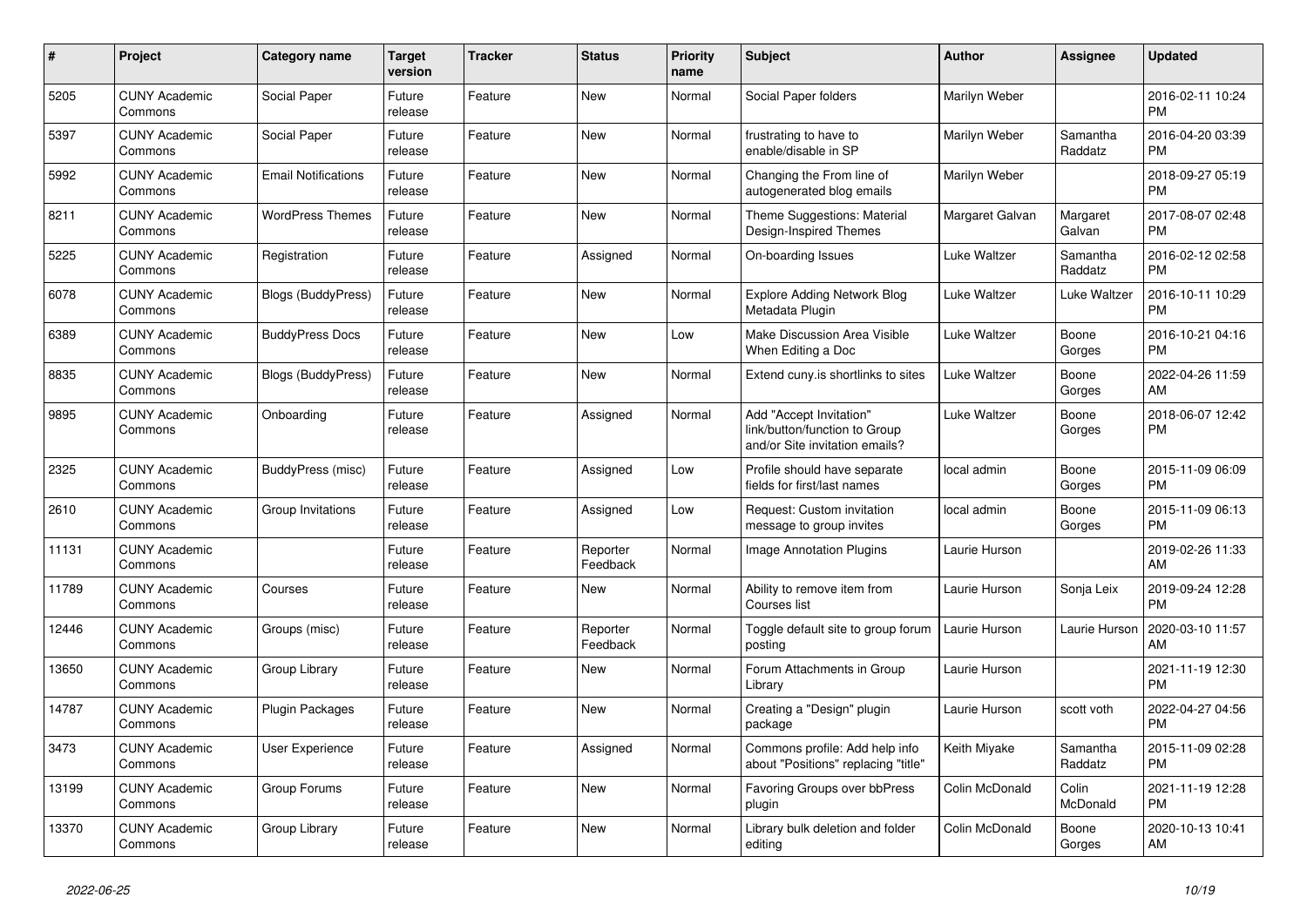| $\#$ | Project                         | <b>Category name</b>     | <b>Target</b><br>version | <b>Tracker</b> | <b>Status</b> | <b>Priority</b><br>name | <b>Subject</b>                                                   | Author              | <b>Assignee</b>       | <b>Updated</b>                |
|------|---------------------------------|--------------------------|--------------------------|----------------|---------------|-------------------------|------------------------------------------------------------------|---------------------|-----------------------|-------------------------------|
| 2881 | <b>CUNY Academic</b><br>Commons | <b>Public Portfolio</b>  | Future<br>release        | Feature        | Assigned      | Normal                  | Redesign the UX for Profiles                                     | Chris Stein         | Chris Stein           | 2016-10-13 12:45<br><b>PM</b> |
| 1460 | <b>CUNY Academic</b><br>Commons | Analytics                | Future<br>release        | Feature        | Assigned      | Normal                  | Update System Report                                             | <b>Brian Foote</b>  | Boone<br>Gorges       | 2015-11-09 06:13<br><b>PM</b> |
| 308  | <b>CUNY Academic</b><br>Commons | Registration             | Future<br>release        | Feature        | New           | Normal                  | Group recommendations for<br>signup process                      | Boone Gorges        | Samantha<br>Raddatz   | 2015-11-09 05:07<br><b>PM</b> |
| 618  | <b>CUNY Academic</b><br>Commons | <b>BuddyPress Docs</b>   | Future<br>release        | Feature        | Assigned      | Normal                  | BuddyPress Docs: export formats                                  | <b>Boone Gorges</b> | Boone<br>Gorges       | 2015-11-09 05:38<br><b>PM</b> |
| 1165 | <b>CUNY Academic</b><br>Commons | <b>Email Invitations</b> | Future<br>release        | Feature        | Assigned      | Low                     | Allow saved lists of invitees under<br>Send Invites              | Boone Gorges        | Boone<br>Gorges       | 2015-11-09 06:03<br><b>PM</b> |
| 1166 | <b>CUNY Academic</b><br>Commons | <b>Email Invitations</b> | Future<br>release        | Feature        | <b>New</b>    | Low                     | Better organizational tools for<br>Sent Invites                  | Boone Gorges        | Boone<br>Gorges       | 2015-11-09 06:02<br><b>PM</b> |
| 1167 | <b>CUNY Academic</b><br>Commons | <b>Email Invitations</b> | Future<br>release        | Feature        | <b>New</b>    | Low                     | Allow email invitations to be<br>resent                          | Boone Gorges        | Boone<br>Gorges       | 2015-11-12 12:53<br>AM        |
| 1417 | <b>CUNY Academic</b><br>Commons | <b>BuddyPress Docs</b>   | Future<br>release        | Feature        | Assigned      | Low                     | Bulk actions for BuddyPress Docs                                 | <b>Boone Gorges</b> | Boone<br>Gorges       | 2016-10-17 10:41<br><b>PM</b> |
| 1422 | <b>CUNY Academic</b><br>Commons | <b>BuddyPress Docs</b>   | Future<br>release        | Feature        | Assigned      | Normal                  | Make "created Doc" activity icons<br>non-mini                    | <b>Boone Gorges</b> | Boone<br>Gorges       | 2015-11-09 05:48<br><b>PM</b> |
| 1423 | <b>CUNY Academic</b><br>Commons | BuddyPress (misc)        | Future<br>release        | Feature        | Assigned      | Low                     | Show an avatar for pingback<br>comment activity items            | Boone Gorges        | <b>Tahir Butt</b>     | 2016-10-24 12:03<br><b>PM</b> |
| 1508 | <b>CUNY Academic</b><br>Commons | WordPress (misc)         | Future<br>release        | Feature        | Assigned      | Normal                  | Share login cookies across<br>mapped domains                     | Boone Gorges        | Boone<br>Gorges       | 2012-07-02 12:12<br><b>PM</b> |
| 1744 | <b>CUNY Academic</b><br>Commons | <b>BuddyPress Docs</b>   | Future<br>release        | Feature        | Assigned      | Normal                  | Spreadsheet-style Docs                                           | Boone Gorges        | Boone<br>Gorges       | 2015-11-09 06:13<br><b>PM</b> |
| 1983 | <b>CUNY Academic</b><br>Commons | Home Page                | Future<br>release        | Feature        | Assigned      | Low                     | Media Library integration with<br><b>Featured Content plugin</b> | Boone Gorges        | Dominic<br>Giglio     | 2014-03-17 10:34<br>AM        |
| 2832 | <b>CUNY Academic</b><br>Commons | <b>Public Portfolio</b>  | Future<br>release        | Feature        | Assigned      | Normal                  | Improve interface for (not)<br>auto-linking profile fields       | Boone Gorges        | Chris Stein           | 2015-01-05 08:52<br><b>PM</b> |
| 3002 | <b>CUNY Academic</b><br>Commons | Search                   | Future<br>release        | Feature        | Assigned      | Normal                  | Overhaul CAC search by using<br>external search appliance        | <b>Boone Gorges</b> | Boone<br>Gorges       | 2020-07-15 03:05<br><b>PM</b> |
| 3048 | <b>CUNY Academic</b><br>Commons | <b>Public Portfolio</b>  | Future<br>release        | Feature        | <b>New</b>    | Low                     | Images for rich text profile fields                              | <b>Boone Gorges</b> | Boone<br>Gorges       | 2014-02-19 12:56<br><b>PM</b> |
| 3192 | <b>CUNY Academic</b><br>Commons | Group Forums             | Future<br>release        | Feature        | Assigned      | Normal                  | Customizable forum views for<br>bbPress 2.x group forums         | Boone Gorges        | Raymond<br><b>Hoh</b> | 2015-11-09 12:47<br><b>PM</b> |
| 3193 | <b>CUNY Academic</b><br>Commons | Group Forums             | Future<br>release        | Feature        | Assigned      | Normal                  | bbPress 2.x dynamic roles and<br><b>RBE</b>                      | Boone Gorges        | Boone<br>Gorges       | 2014-09-30 01:30<br><b>PM</b> |
| 3330 | CUNY Academic<br>Commons        | My Commons               | Future<br>release        | Feature        | Assigned      | Normal                  | 'Commons Information" tool                                       | Boone Gorges        | Chris Stein           | 2014-09-22 08:46<br>PM        |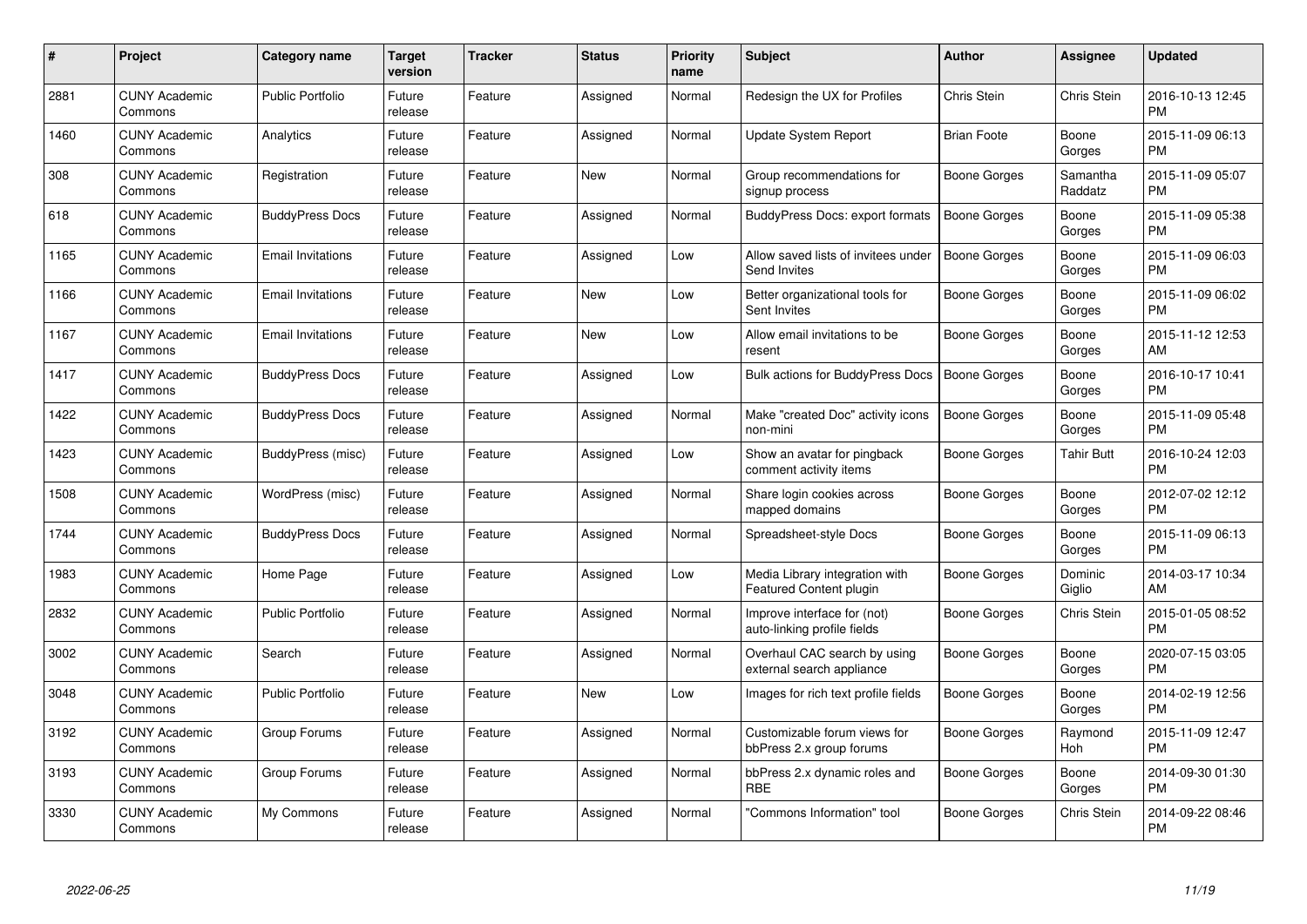| #     | <b>Project</b>                  | <b>Category name</b>       | <b>Target</b><br>version | <b>Tracker</b> | <b>Status</b>        | <b>Priority</b><br>name | Subject                                                                                       | <b>Author</b>       | Assignee              | <b>Updated</b>                |
|-------|---------------------------------|----------------------------|--------------------------|----------------|----------------------|-------------------------|-----------------------------------------------------------------------------------------------|---------------------|-----------------------|-------------------------------|
| 3580  | <b>CUNY Academic</b><br>Commons | Group Blogs                | Future<br>release        | Feature        | <b>New</b>           | Normal                  | Multiple blogs per group                                                                      | Boone Gorges        | Boone<br>Gorges       | 2018-02-20 02:02<br><b>PM</b> |
| 4481  | <b>CUNY Academic</b><br>Commons | Events                     | Future<br>release        | Feature        | <b>New</b>           | Normal                  | Group admins/mods should have<br>the ability to unlink an event from<br>the group             | <b>Boone Gorges</b> | Boone<br>Gorges       | 2017-04-24 03:53<br><b>PM</b> |
| 4635  | <b>CUNY Academic</b><br>Commons | Authentication             | Future<br>release        | Feature        | New                  | Normal                  | Allow non-WP authentication                                                                   | Boone Gorges        | Sonja Leix            | 2019-03-01 02:05<br><b>PM</b> |
| 5234  | <b>CUNY Academic</b><br>Commons | Membership                 | Future<br>release        | Feature        | Assigned             | Normal                  | Write Unconfirmed patch for WP                                                                | Boone Gorges        | Boone<br>Gorges       | 2016-10-24 11:18<br>AM        |
| 5489  | <b>CUNY Academic</b><br>Commons | Social Paper               | Future<br>release        | Feature        | <b>New</b>           | Normal                  | Asc/desc sorting for Social Paper<br>directories                                              | <b>Boone Gorges</b> |                       | 2016-04-21 10:06<br><b>PM</b> |
| 6332  | <b>CUNY Academic</b><br>Commons | WordPress (misc)           | Future<br>release        | Feature        | New                  | Normal                  | Allow uploaded files to be marked<br>as private in an ad hoc way                              | <b>Boone Gorges</b> |                       | 2016-10-17 11:41<br><b>PM</b> |
| 9720  | <b>CUNY Academic</b><br>Commons | Authentication             | Future<br>release        | Feature        | <b>New</b>           | Normal                  | The Commons should be an<br>oAuth provider                                                    | Boone Gorges        |                       | 2019-03-01 02:04<br><b>PM</b> |
| 10380 | <b>CUNY Academic</b><br>Commons | WordPress (misc)           | Future<br>release        | Feature        | In Progress          | Normal                  | Remove blacklisted plugins                                                                    | Boone Gorges        |                       | 2022-04-26 12:00<br><b>PM</b> |
| 11834 | <b>CUNY Academic</b><br>Commons | <b>Group Files</b>         | Future<br>release        | Feature        | <b>New</b>           | Normal                  | Improved tools for managing<br>group file folders                                             | Boone Gorges        | Sonja Leix            | 2019-09-06 03:55<br><b>PM</b> |
| 11945 | <b>CUNY Academic</b><br>Commons | Reckoning                  | Future<br>release        | Feature        | Reporter<br>Feedback | Normal                  | Add Comments bubble to<br>Reckoning views                                                     | Boone Gorges        | Boone<br>Gorges       | 2019-11-12 05:14<br><b>PM</b> |
| 12042 | <b>CUNY Academic</b><br>Commons | <b>Email Notifications</b> | Future<br>release        | Feature        | New                  | Normal                  | Improved error logging for BPGES   Boone Gorges<br>send queue                                 |                     | Boone<br>Gorges       | 2021-11-19 12:25<br><b>PM</b> |
| 12091 | <b>CUNY Academic</b><br>Commons | <b>Group Files</b>         | Future<br>release        | Feature        | <b>New</b>           | Normal                  | Improved pre-upload file<br>validation for bp-group-documents                                 | <b>Boone Gorges</b> | Boone<br>Gorges       | 2019-11-14 01:21<br><b>PM</b> |
| 13048 | <b>CUNY Academic</b><br>Commons | Shortcodes and<br>embeds   | Future<br>release        | Feature        | <b>New</b>           | Normal                  | Jupyter Notebooks support                                                                     | Boone Gorges        |                       | 2020-07-14 11:46<br>AM        |
| 13358 | <b>CUNY Academic</b><br>Commons | Group Forums               | Future<br>release        | Feature        | <b>New</b>           | Normal                  | Improved UI for group forum<br>threading settings                                             | Boone Gorges        | Raymond<br><b>Hoh</b> | 2021-11-19 12:27<br><b>PM</b> |
| 13466 | <b>CUNY Academic</b><br>Commons | Cavalcade                  | Future<br>release        | Feature        | <b>New</b>           | Normal                  | Automated cleanup for duplicate<br>Cavalcade tasks                                            | Boone Gorges        | Boone<br>Gorges       | 2020-10-13 05:24<br><b>PM</b> |
| 13835 | <b>CUNY Academic</b><br>Commons | WordPress (misc)           | Future<br>release        | Feature        | <b>New</b>           | Normal                  | Allow OneSearch widget to have<br>'CUNY' as campus                                            | Boone Gorges        | Boone<br>Gorges       | 2021-11-19 12:39<br><b>PM</b> |
| 14184 | <b>CUNY Academic</b><br>Commons | <b>Public Portfolio</b>    | Future<br>release        | Feature        | <b>New</b>           | Normal                  | Centralized mechanism for storing<br>Campus affiliations                                      | <b>Boone Gorges</b> | Boone<br>Gorges       | 2022-01-04 11:35<br>AM        |
| 14309 | <b>CUNY Academic</b><br>Commons | Group Library              | Future<br>release        | Feature        | <b>New</b>           | Normal                  | Better handling of<br>bp group document file<br>download attempts when file is<br>not present | <b>Boone Gorges</b> | Boone<br>Gorges       | 2021-11-19 12:28<br><b>PM</b> |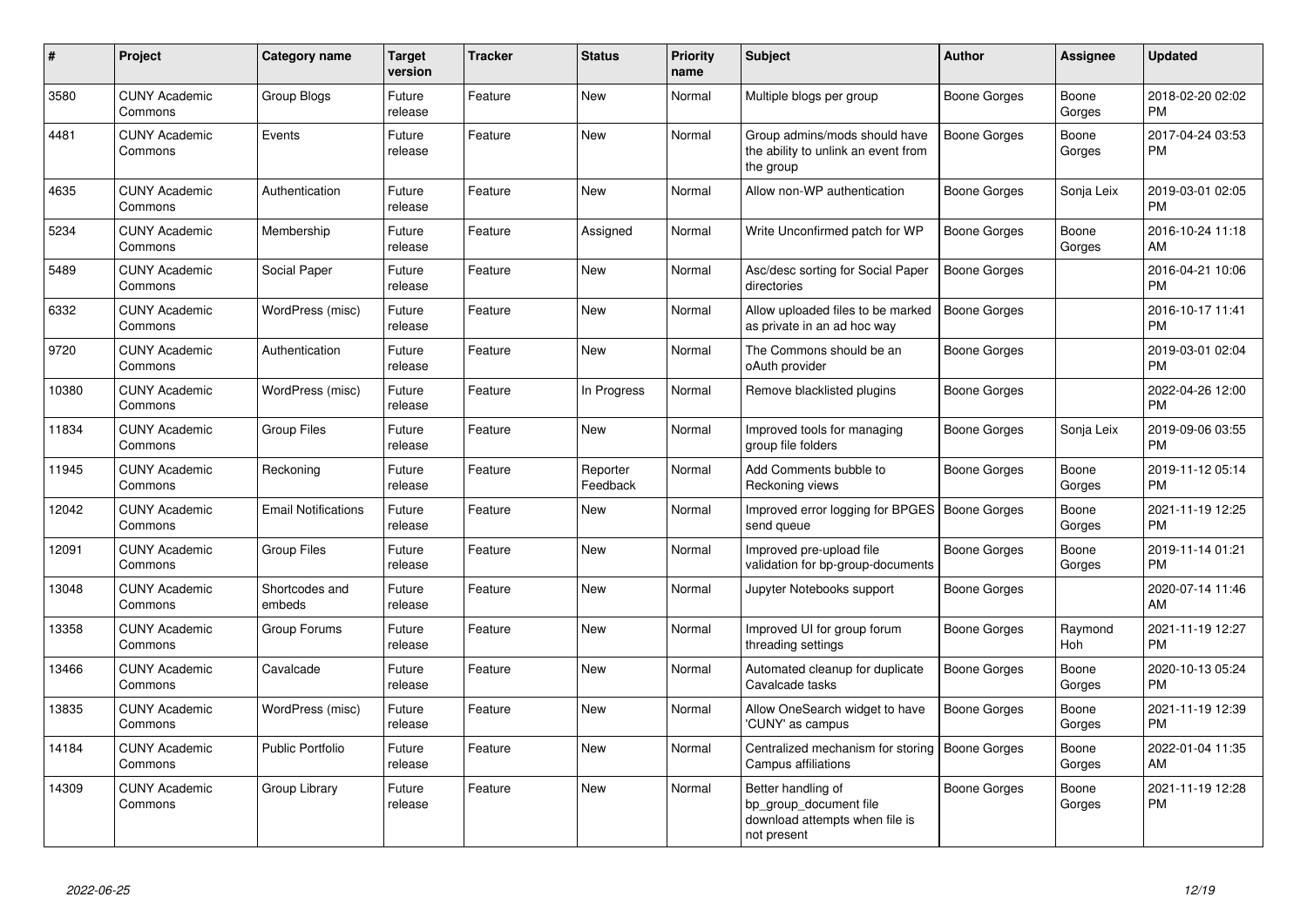| #     | Project                         | <b>Category name</b>           | <b>Target</b><br>version | <b>Tracker</b> | <b>Status</b>        | <b>Priority</b><br>name | <b>Subject</b>                                                                                                                               | <b>Author</b>           | <b>Assignee</b>     | <b>Updated</b>                |
|-------|---------------------------------|--------------------------------|--------------------------|----------------|----------------------|-------------------------|----------------------------------------------------------------------------------------------------------------------------------------------|-------------------------|---------------------|-------------------------------|
| 16092 | <b>CUNY Academic</b><br>Commons |                                | Future<br>release        | Feature        | Hold                 | Normal                  | Don't show main site in Site<br>search results                                                                                               | <b>Boone Gorges</b>     | Boone<br>Gorges     | 2022-05-17 03:12<br><b>PM</b> |
| 5679  | <b>CUNY Academic</b><br>Commons | Analytics                      | Not tracked              | Feature        | New                  | Normal                  | Logged In Users for GA                                                                                                                       | Valerie Townsend        | Valerie<br>Townsend | 2016-06-11 09:49<br>AM        |
| 9643  | <b>CUNY Academic</b><br>Commons | Publicity                      | Not tracked              | Feature        | New                  | Normal                  | Create a page on the Commons<br>for logos etc.                                                                                               | Stephen Real            | Stephen Real        | 2018-04-24 10:53<br>AM        |
| 14394 | <b>CUNY Academic</b><br>Commons |                                | Not tracked              | Feature        | New                  | Normal                  | Commons News Site - redesign                                                                                                                 | scott voth              | scott voth          | 2021-09-14 10:46<br>AM        |
| 9420  | <b>CUNY Academic</b><br>Commons | cuny.is                        | Not tracked              | Feature        | <b>New</b>           | Normal                  | Request for http://cuny.is/streams                                                                                                           | Raffi<br>Khatchadourian | Marilyn<br>Weber    | 2018-04-02 10:08<br>AM        |
| 11077 | <b>CUNY Academic</b><br>Commons | Events                         | Not tracked              | Feature        | Reporter<br>Feedback | Normal                  | Show event category description<br>in event list view                                                                                        | Raffi<br>Khatchadourian |                     | 2019-02-12 10:38<br><b>PM</b> |
| 9908  | <b>CUNY Academic</b><br>Commons |                                | Not tracked              | Feature        | New                  | Normal                  | Is it possible to send email<br>updates to users (or an email<br>address not on the list) for only a<br>single page AFTER being<br>prompted? | Michael Shields         | scott voth          | 2018-06-11 01:34<br><b>PM</b> |
| 3657  | <b>CUNY Academic</b><br>Commons | WordPress (misc)               | Not tracked              | Feature        | New                  | Normal                  | Create alert for GC email<br>addresses                                                                                                       | <b>Matt Gold</b>        | Matt Gold           | 2016-04-14 11:29<br><b>PM</b> |
| 6115  | <b>CUNY Academic</b><br>Commons | Publicity                      | Not tracked              | Feature        | Assigned             | Normal                  | create digital signage for GC                                                                                                                | Matt Gold               | scott voth          | 2016-10-11 10:09<br><b>PM</b> |
| 8837  | <b>CUNY Academic</b><br>Commons |                                | Not tracked              | Feature        | Assigned             | Normal                  | Create a form to request info from<br>people requesting premium<br>themes and plugins                                                        | <b>Matt Gold</b>        | Marilyn<br>Weber    | 2017-11-14 03:35<br><b>PM</b> |
| 8898  | <b>CUNY Academic</b><br>Commons | Social Paper                   | Not tracked              | Feature        | Assigned             | Normal                  | Usage data on docs and social<br>paper                                                                                                       | <b>Matt Gold</b>        | Matt Gold           | 2017-11-16 11:32<br>AM        |
| 8902  | <b>CUNY Academic</b><br>Commons | Design                         | Not tracked              | Feature        | Assigned             | Normal                  | Report back on research on<br><b>BuddyPress themes</b>                                                                                       | Matt Gold               | Michael Smith       | 2017-11-10 12:31<br>PM        |
| 8976  | <b>CUNY Academic</b><br>Commons | Reply By Email                 | Not tracked              | Feature        | Assigned             | Normal                  | Package RBE new topics<br>posting?                                                                                                           | Matt Gold               | Raymond<br>Hoh      | 2017-12-04 02:34<br><b>PM</b> |
| 13912 | <b>CUNY Academic</b><br>Commons |                                | Not tracked              | Feature        | Hold                 | Low                     | posting "missed schedule"                                                                                                                    | Marilyn Weber           |                     | 2021-02-23 10:46<br>AM        |
| 7828  | <b>CUNY Academic</b><br>Commons |                                | Not tracked              | Feature        | Assigned             | Normal                  | Theme Assessment 2017                                                                                                                        | Margaret Galvan         | Margaret<br>Galvan  | 2017-05-02 10:41<br><b>PM</b> |
| 15923 | <b>CUNY Academic</b><br>Commons |                                | Not tracked              | Feature        | Reporter<br>Feedback | Normal                  | <b>Bellows Plugin Adjustments</b>                                                                                                            | Laurie Hurson           |                     | 2022-04-20 10:10<br>AM        |
| 3615  | <b>CUNY Academic</b><br>Commons | Redmine                        | Not tracked              | Feature        | New                  | Low                     | Create Redmine issues via email                                                                                                              | Dominic Giglio          | Boone<br>Gorges     | 2017-11-16 11:36<br>AM        |
| 3230  | <b>CUNY Academic</b><br>Commons | Internal Tools and<br>Workflow | Not tracked              | Feature        | Assigned             | High                    | Scripts for quicker<br>provisioning/updating of<br>development environments                                                                  | <b>Boone Gorges</b>     | Boone<br>Gorges     | 2016-01-26 04:54<br>PM        |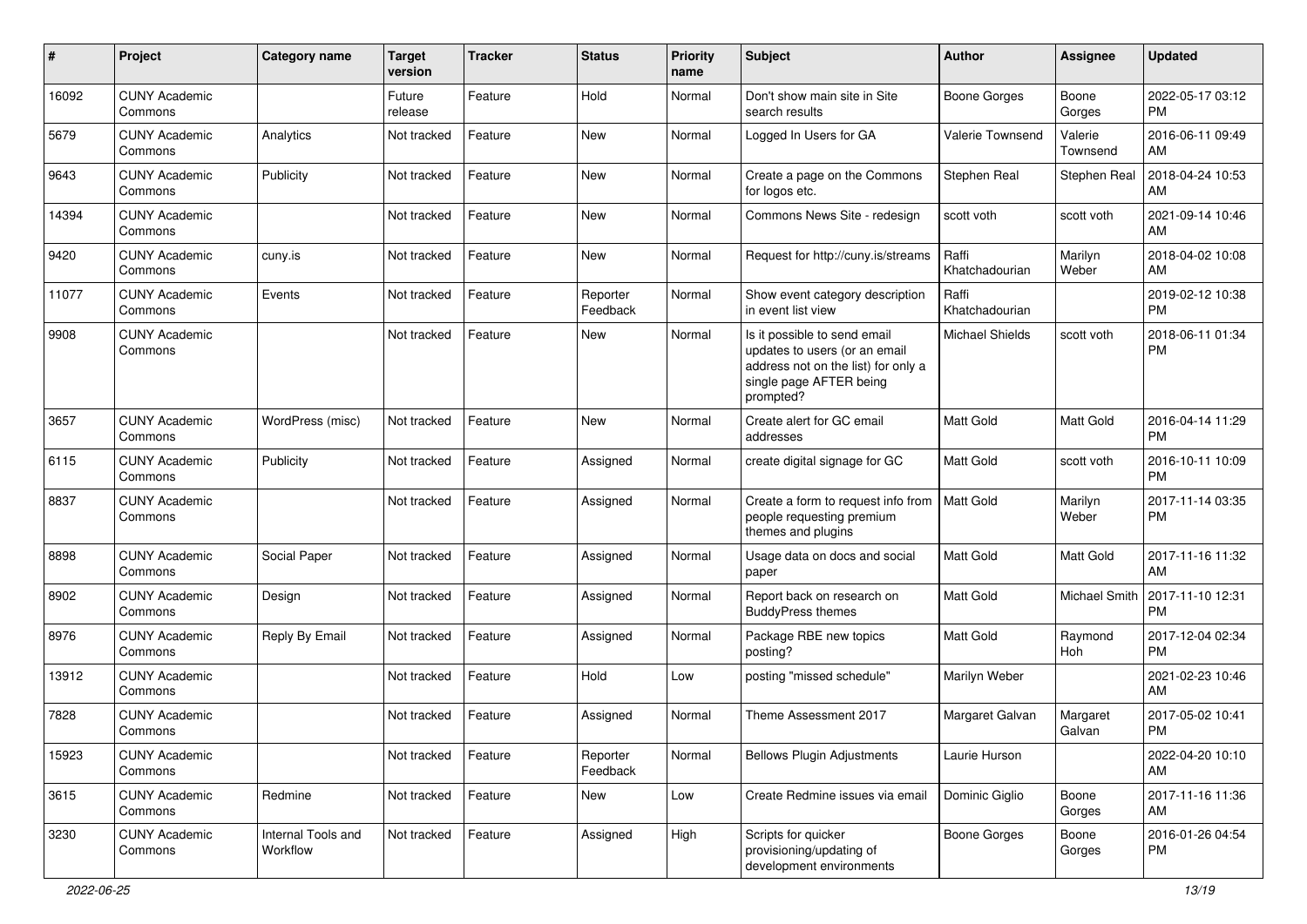| #     | Project                         | Category name            | <b>Target</b><br>version | Tracker | <b>Status</b>                       | <b>Priority</b><br>name | <b>Subject</b>                                                          | <b>Author</b>        | Assignee        | <b>Updated</b>                |
|-------|---------------------------------|--------------------------|--------------------------|---------|-------------------------------------|-------------------------|-------------------------------------------------------------------------|----------------------|-----------------|-------------------------------|
| 11517 | <b>CUNY Academic</b><br>Commons |                          | Not tracked              | Feature | Assigned                            | Normal                  | wp-accessibility plugin should not<br>strip 'target=" blank" by default | <b>Boone Gorges</b>  | Laurie Hurson   | 2019-09-24 09:57<br>AM        |
| 12911 | <b>CUNY Academic</b><br>Commons |                          | Not tracked              | Feature | New                                 | Normal                  | Block access to xmlrpc.php based<br>on User-Agent                       | Boone Gorges         | Boone<br>Gorges | 2020-06-09 05:12<br><b>PM</b> |
| 11496 | <b>CUNY Academic</b><br>Commons | <b>Public Portfolio</b>  | 1.15.2                   | Support | New                                 | Normal                  | Replace Twitter Icon on Member<br>Portfolio page                        | scott voth           | Boone<br>Gorges | 2019-06-06 01:03<br><b>PM</b> |
| 15169 | <b>CUNY Academic</b><br>Commons |                          | 2.0.2                    | Support | Reporter<br>Feedback                | Normal                  | new Prelude website zipfiles for<br>custom theme and other files.       | Marilyn Weber        |                 | 2022-06-14 11:36<br>AM        |
| 15655 | <b>CUNY Academic</b><br>Commons |                          | 2.0.2                    | Support | Reporter<br>Feedback                | Normal                  | Event Aggregator plugin?                                                | Marilyn Weber        |                 | 2022-06-14 11:36<br>AM        |
| 15978 | <b>CUNY Academic</b><br>Commons | WordPress - Media        | 2.0.2                    | Support | Reporter<br>Feedback                | Normal                  | tex files?                                                              | Marilyn Weber        | Raymond<br>Hoh  | 2022-06-14 11:36<br>AM        |
| 16291 | <b>CUNY Academic</b><br>Commons | Site cloning             | 2.0.2                    | Support | Staged for<br>Production<br>Release | Normal                  | Images coming up blank in Media<br>Library                              | Marilyn Weber        | Raymond<br>Hoh  | 2022-06-23 08:28<br><b>PM</b> |
| 14439 | <b>CUNY Academic</b><br>Commons | Spam/Spam<br>Prevention  | 2.0.2                    | Support | Assigned                            | Normal                  | Aprroved comments held for<br>moderation                                | Laurie Hurson        | Raymond<br>Hoh  | 2022-06-14 11:36<br>AM        |
| 15767 | <b>CUNY Academic</b><br>Commons | WordPress (misc)         |                          | Support | <b>New</b>                          | Normal                  | Site loading slowly                                                     | scott voth           | Boone<br>Gorges | 2022-04-04 08:56<br><b>PM</b> |
| 14784 | <b>CUNY Academic</b><br>Commons |                          |                          | Support | Reporter<br>Feedback                | Normal                  | User report of logo problem when<br>using Customizer theme              | Marilyn Weber        |                 | 2021-09-17 10:25<br>AM        |
| 15045 | <b>CUNY Academic</b><br>Commons |                          |                          | Support | New                                 | Normal                  | no result for KCeL in the search<br>box on the commons                  | Marilyn Weber        |                 | 2021-12-10 11:29<br>AM        |
| 15260 | <b>CUNY Academic</b><br>Commons |                          |                          | Support | Reporter<br>Feedback                | Normal                  | Diacritical markings   European<br>Stages                               | Marilyn Weber        |                 | 2022-02-04 08:16<br>AM        |
| 15370 | <b>CUNY Academic</b><br>Commons |                          |                          | Support | Reporter<br>Feedback                | Normal                  | All-in-One Event Calendar?                                              | Marilyn Weber        |                 | 2022-02-17 11:03<br>AM        |
| 15565 | <b>CUNY Academic</b><br>Commons |                          |                          | Support | New                                 | Normal                  | Events - send updates to an email<br>listserv                           | <b>Marilyn Weber</b> |                 | 2022-03-10 01:06<br><b>PM</b> |
| 15685 | <b>CUNY Academic</b><br>Commons |                          |                          | Support | <b>New</b>                          | High                    | problem with chrome?                                                    | Marilyn Weber        |                 | 2022-04-25 03:40<br><b>PM</b> |
| 16099 | <b>CUNY Academic</b><br>Commons |                          |                          | Support | Reporter<br>Feedback                | Normal                  | request for Newsletter Glue                                             | Marilyn Weber        |                 | 2022-05-13 12:14<br><b>PM</b> |
| 16110 | <b>CUNY Academic</b><br>Commons |                          |                          | Support | Reporter<br>Feedback                | Normal                  | remove Creative Commons<br>license from pages?                          | Marilyn Weber        | Raymond<br>Hoh  | 2022-05-17 06:11<br><b>PM</b> |
| 13946 | <b>CUNY Academic</b><br>Commons | <b>WordPress Plugins</b> | 2.1.0                    | Support | Assigned                            | Normal                  | <b>Custom Embed handler For</b><br>OneDrive files                       | scott voth           | Raymond<br>Hoh  | 2022-05-26 10:46<br>AM        |
| 3492  | <b>CUNY Academic</b><br>Commons | <b>WordPress Themes</b>  | Future<br>release        | Support | Assigned                            | Normal                  | Add CBOX theme to the<br>Commons                                        | scott voth           | Raymond<br>Hoh  | 2014-10-08 05:55<br><b>PM</b> |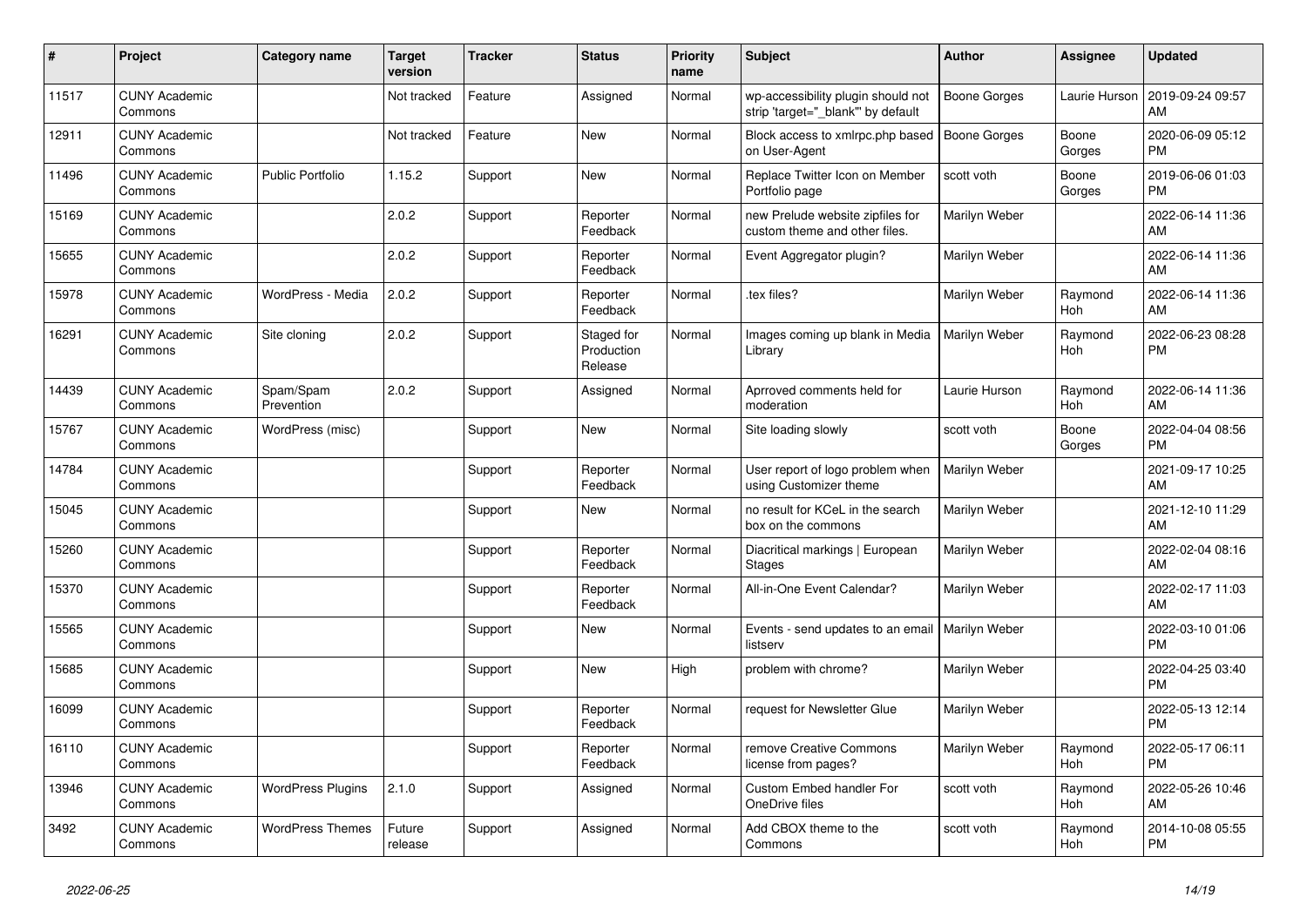| #     | <b>Project</b>                  | Category name            | <b>Target</b><br>version | <b>Tracker</b> | <b>Status</b>        | <b>Priority</b><br>name | <b>Subject</b>                                                                     | <b>Author</b>    | <b>Assignee</b>     | <b>Updated</b>                |
|-------|---------------------------------|--------------------------|--------------------------|----------------|----------------------|-------------------------|------------------------------------------------------------------------------------|------------------|---------------------|-------------------------------|
| 11788 | <b>CUNY Academic</b><br>Commons | <b>WordPress Plugins</b> | Future<br>release        | Support        | Reporter<br>Feedback | Normal                  | Plugin Request - Browse Aloud                                                      | scott voth       |                     | 2019-09-24 08:42<br>AM        |
| 5826  | <b>CUNY Academic</b><br>Commons | <b>WordPress Plugins</b> | Future<br>release        | Support        | Reporter<br>Feedback | Normal                  | <b>Remove Subscription Options</b><br>plugin from directory                        | Sarah Morgano    | Sarah<br>Morgano    | 2016-10-21 04:14<br><b>PM</b> |
| 9207  | <b>CUNY Academic</b><br>Commons |                          | Future<br>release        | Support        | Reporter<br>Feedback | Normal                  | display dashboards made in<br>Tableau?                                             | Marilyn Weber    | Boone<br>Gorges     | 2018-04-10 10:42<br>AM        |
| 9211  | <b>CUNY Academic</b><br>Commons | <b>WordPress Plugins</b> | Future<br>release        | Support        | Reporter<br>Feedback | Normal                  | Auto-Role Setting in Forum Plugin<br><b>Causing Some Confusion</b>                 | Luke Waltzer     | Boone<br>Gorges     | 2018-03-13 11:44<br>AM        |
| 11624 | <b>CUNY Academic</b><br>Commons | WordPress (misc)         | Not tracked              | Support        | <b>New</b>           | Normal                  | Change pages into posts or swap<br>database for a Commons site?                    | Stephen Klein    | Raymond<br>Hoh      | 2019-07-09 11:04<br>AM        |
| 10839 | <b>CUNY Academic</b><br>Commons | About page               | Not tracked              | Support        | New                  | Normal                  | <b>Mission Statement Needs</b><br>Revision                                         | scott voth       | Matt Gold           | 2018-12-26 10:58<br>AM        |
| 10982 | <b>CUNY Academic</b><br>Commons | Domain Mapping           | Not tracked              | Support        | Reporter<br>Feedback | Normal                  | <b>CNAME</b> question                                                              | scott voth       |                     | 2019-01-22 04:29<br><b>PM</b> |
| 11386 | <b>CUNY Academic</b><br>Commons | WordPress - Media        | Not tracked              | Support        | Reporter<br>Feedback | Normal                  | disappearing images                                                                | scott voth       | Boone<br>Gorges     | 2019-05-14 10:32<br>AM        |
| 11493 | <b>CUNY Academic</b><br>Commons | Domain Mapping           | Not tracked              | Support        | Reporter<br>Feedback | Normal                  | Domain Mapping Request - Talia<br>Schaffer                                         | scott voth       | Matt Gold           | 2019-08-06 08:39<br>AM        |
| 12247 | <b>CUNY Academic</b><br>Commons | Publicity                | Not tracked              | Support        | <b>New</b>           | Normal                  | <b>Screenshot of First Commons</b><br>Homepage                                     | scott voth       | scott voth          | 2020-01-14 12:08<br><b>PM</b> |
| 14994 | <b>CUNY Academic</b><br>Commons | cdev.gc.cuny.edu         | Not tracked              | Support        | In Progress          | Normal                  | Clear Cache on CDEV                                                                | scott voth       | Raymond<br>Hoh      | 2021-12-07 03:51<br><b>PM</b> |
| 14983 | <b>CUNY Academic</b><br>Commons | WordPress (misc)         | Not tracked              | Support        | Reporter<br>Feedback | Normal                  | 'Read More" tag not working                                                        | Rebecca Krisel   | Raymond<br>Hoh      | 2021-11-23 01:17<br><b>PM</b> |
| 11449 | <b>CUNY Academic</b><br>Commons | WordPress - Media        | Not tracked              | Support        | Reporter<br>Feedback | Normal                  | Cloning Media Library for JITP<br>from Staging to Production Site                  | Patrick DeDauw   | Boone<br>Gorges     | 2019-05-13 12:00<br><b>PM</b> |
| 636   | <b>CUNY Academic</b><br>Commons | WordPress (misc)         | Not tracked              | Support        | Assigned             | Normal                  | Create Lynda.com-like Table of<br>Contents for Prospective Tutorial<br>Screencasts | <b>Matt Gold</b> | scott voth          | 2016-02-23 03:12<br><b>PM</b> |
| 4070  | <b>CUNY Academic</b><br>Commons | Analytics                | Not tracked              | Support        | Assigned             | Normal                  | Request for JITP site analytics                                                    | <b>Matt Gold</b> | Seth Persons        | 2016-02-23 03:09<br><b>PM</b> |
| 4986  | <b>CUNY Academic</b><br>Commons | ZenDesk                  | Not tracked              | Support        | Assigned             | Normal                  | Prepare documentation for<br>Zendesk re web widget                                 | <b>Matt Gold</b> | Samantha<br>Raddatz | 2016-02-25 03:09<br><b>PM</b> |
| 9941  | <b>CUNY Academic</b><br>Commons | Wiki                     | Not tracked              | Support        | Assigned             | Normal                  | Wiki functionality                                                                 | <b>Matt Gold</b> | Boone<br>Gorges     | 2018-06-26 10:57<br>AM        |
| 8607  | <b>CUNY Academic</b><br>Commons |                          | Not tracked              | Support        | <b>New</b>           | Normal                  | Paypal?                                                                            | Marilyn Weber    | Matt Gold           | 2018-05-15 01:37<br><b>PM</b> |
| 10273 | <b>CUNY Academic</b><br>Commons | Registration             | Not tracked              | Support        | Reporter<br>Feedback | Normal                  | users combining CF and campus<br>address                                           | Marilyn Weber    |                     | 2019-09-18 10:58<br>AM        |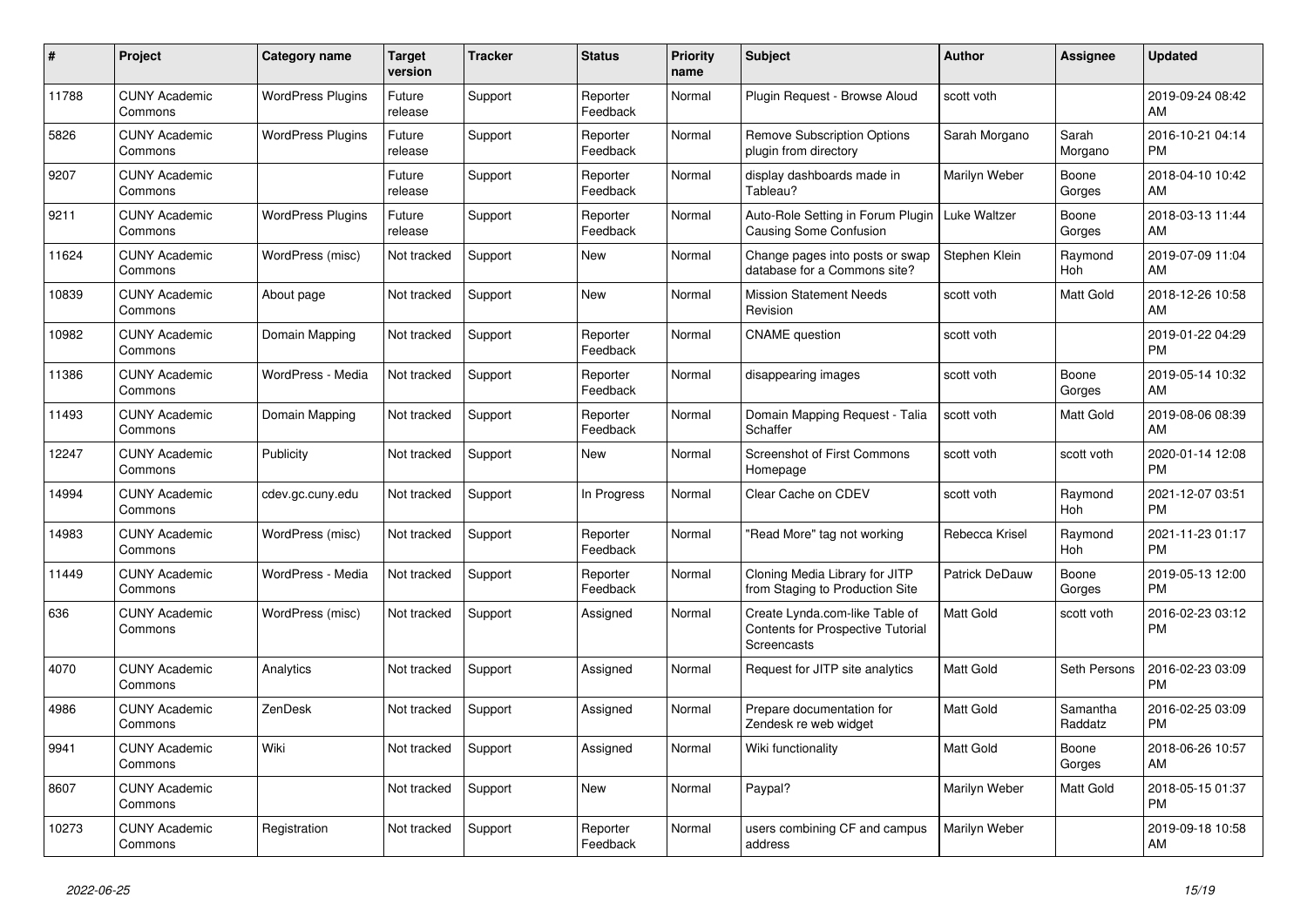| $\#$  | Project                         | <b>Category name</b>      | <b>Target</b><br>version | <b>Tracker</b> | <b>Status</b>        | <b>Priority</b><br>name | <b>Subject</b>                                                   | <b>Author</b> | <b>Assignee</b>       | <b>Updated</b>                |
|-------|---------------------------------|---------------------------|--------------------------|----------------|----------------------|-------------------------|------------------------------------------------------------------|---------------|-----------------------|-------------------------------|
| 10657 | <b>CUNY Academic</b><br>Commons |                           | Not tracked              | Support        | Reporter<br>Feedback | Normal                  | child theme problems                                             | Marilyn Weber |                       | 2018-11-08 01:19<br><b>PM</b> |
| 11149 | <b>CUNY Academic</b><br>Commons |                           | Not tracked              | Support        | Reporter<br>Feedback | Normal                  | comments getting blocked                                         | Marilyn Weber | Raymond<br><b>Hoh</b> | 2019-03-26 11:40<br>AM        |
| 11509 | <b>CUNY Academic</b><br>Commons |                           | Not tracked              | Support        | Reporter<br>Feedback | Normal                  | deleted Page causing a Menu<br>problem?                          | Marilyn Weber |                       | 2019-06-04 09:54<br>AM        |
| 11519 | <b>CUNY Academic</b><br>Commons |                           | Not tracked              | Support        | Assigned             | Normal                  | comment option not appearing                                     | Marilyn Weber |                       | 2019-09-24 10:28<br>AM        |
| 11771 | <b>CUNY Academic</b><br>Commons |                           | Not tracked              | Support        | Reporter<br>Feedback | Normal                  | post displays in sections                                        | Marilyn Weber |                       | 2019-08-20 10:34<br>AM        |
| 11787 | <b>CUNY Academic</b><br>Commons |                           | Not tracked              | Support        | Reporter<br>Feedback | Normal                  | automated comments notifications<br>on ZenDesk                   | Marilyn Weber |                       | 2019-08-26 06:18<br><b>PM</b> |
| 11848 | <b>CUNY Academic</b><br>Commons |                           | Not tracked              | Support        | Hold                 | Normal                  | a Dean of Faculty wants to share<br>a large file                 | Marilyn Weber |                       | 2019-09-24 08:44<br>AM        |
| 12350 | <b>CUNY Academic</b><br>Commons | <b>Blogs (BuddyPress)</b> | Not tracked              | Support        | Reporter<br>Feedback | Normal                  | URL creation problem                                             | Marilyn Weber |                       | 2020-02-03 11:27<br>AM        |
| 12352 | <b>CUNY Academic</b><br>Commons |                           | Not tracked              | Support        | New                  | Normal                  | 'posts list" page builder block<br>option                        | Marilyn Weber |                       | 2020-02-03 01:29<br><b>PM</b> |
| 12382 | <b>CUNY Academic</b><br>Commons | Membership                | Not tracked              | Support        | New                  | Normal                  | Email request change                                             | Marilyn Weber | Marilyn<br>Weber      | 2020-02-06 12:56<br><b>PM</b> |
| 12741 | <b>CUNY Academic</b><br>Commons | <b>WordPress Plugins</b>  | Not tracked              | Support        | Reporter<br>Feedback | Normal                  | Tableau Public Viz Block                                         | Marilyn Weber | Raymond<br>Hoh        | 2020-05-12 11:00<br>AM        |
| 13034 | <b>CUNY Academic</b><br>Commons |                           | Not tracked              | Support        | Reporter<br>Feedback | Normal                  | a site is asking people to join the<br>Commons to get a download | Marilyn Weber |                       | 2020-07-12 07:23<br>AM        |
| 13255 | <b>CUNY Academic</b><br>Commons |                           | Not tracked              | Support        | Reporter<br>Feedback | Normal                  | Accessibility problems                                           | Marilyn Weber |                       | 2020-09-01 05:48<br><b>PM</b> |
| 13286 | <b>CUNY Academic</b><br>Commons |                           | Not tracked              | Support        | <b>New</b>           | Normal                  | problem connecting with<br>WordPress app                         | Marilyn Weber | Raymond<br>Hoh        | 2020-09-08 11:16<br>AM        |
| 13975 | <b>CUNY Academic</b><br>Commons | Social Paper              | Not tracked              | Support        | Reporter<br>Feedback | Normal                  | can't approve comments on<br>Social Paper paper                  | Marilyn Weber |                       | 2021-02-12 09:33<br>AM        |
| 14074 | <b>CUNY Academic</b><br>Commons | WordPress (misc)          | Not tracked              | Support        | Reporter<br>Feedback | Normal                  | page password protection<br>problem                              | Marilyn Weber |                       | 2021-03-02 11:03<br>AM        |
| 14398 | <b>CUNY Academic</b><br>Commons |                           | Not tracked              | Support        | Reporter<br>Feedback | Normal                  | Events plug-in notification<br>problem                           | Marilyn Weber |                       | 2021-05-11 11:21<br>AM        |
| 14900 | <b>CUNY Academic</b><br>Commons |                           | Not tracked              | Support        | Reporter<br>Feedback | Normal                  | previous theme?                                                  | Marilyn Weber |                       | 2021-10-25 10:31<br>AM        |
| 14911 | <b>CUNY Academic</b><br>Commons | <b>WordPress Themes</b>   | Not tracked              | Support        | <b>New</b>           | Normal                  | Twentytwentyone theme                                            | Marilyn Weber |                       | 2021-10-28 10:37<br>AM        |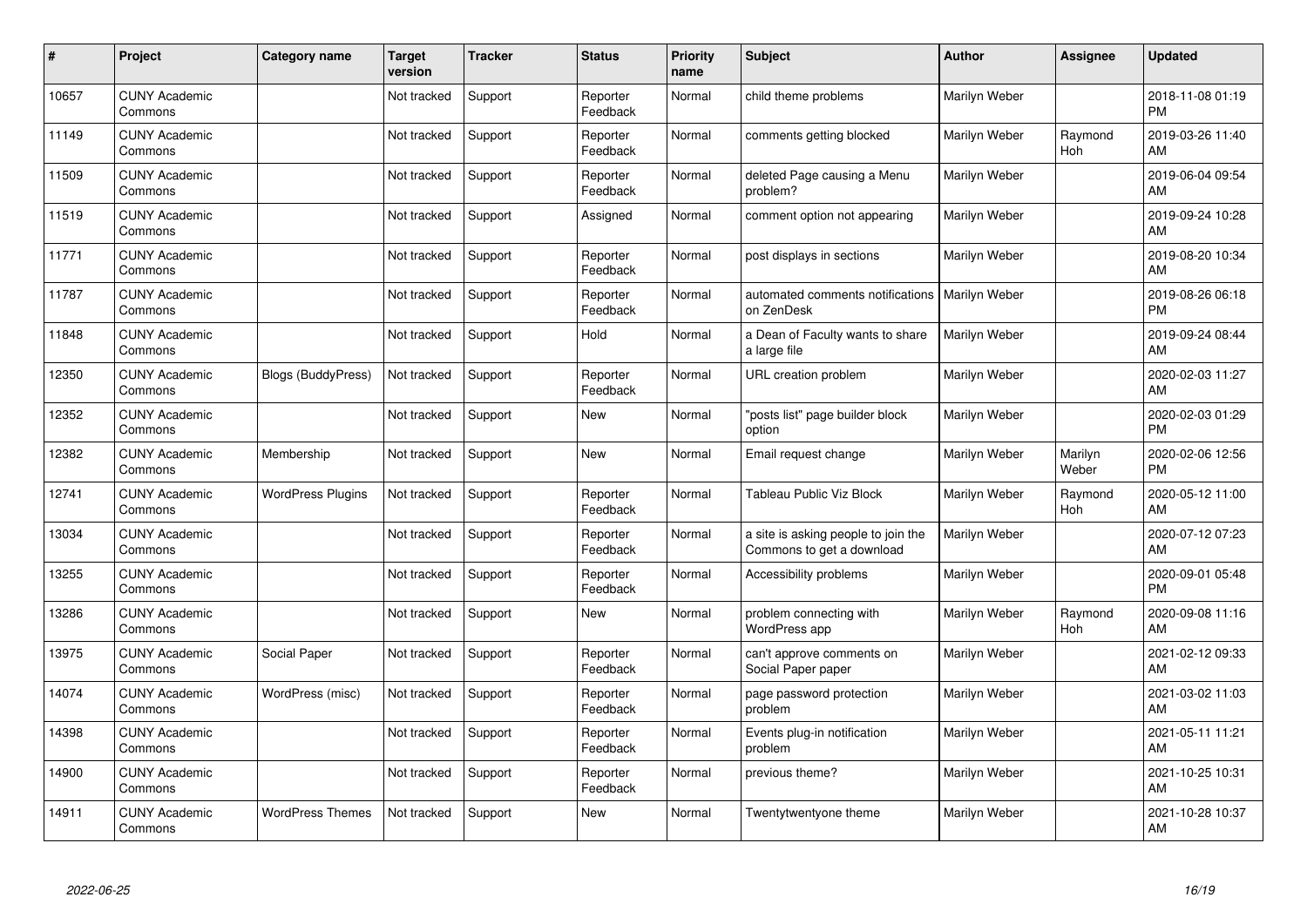| #     | <b>Project</b>                  | Category name            | <b>Target</b><br>version | Tracker       | <b>Status</b>        | <b>Priority</b><br>name | <b>Subject</b>                                                         | <b>Author</b>      | <b>Assignee</b>       | <b>Updated</b>                |
|-------|---------------------------------|--------------------------|--------------------------|---------------|----------------------|-------------------------|------------------------------------------------------------------------|--------------------|-----------------------|-------------------------------|
| 15816 | <b>CUNY Academic</b><br>Commons |                          | Not tracked              | Support       | <b>New</b>           | Normal                  | slow loading at SPS                                                    | Marilyn Weber      |                       | 2022-04-05 01:26<br><b>PM</b> |
| 2175  | <b>CUNY Academic</b><br>Commons | WordPress (misc)         | Not tracked              | Support       | Assigned             | Normal                  | Subscibe 2 vs. Jetpack<br>subscription options                         | local admin        | Matt Gold             | 2016-01-26 04:58<br><b>PM</b> |
| 12328 | <b>CUNY Academic</b><br>Commons |                          | Not tracked              | Support       | New                  | Normal                  | Sign up Code for Non-CUNY<br>Faculty                                   | Laurie Hurson      |                       | 2020-01-28 10:25<br>AM        |
| 12484 | <b>CUNY Academic</b><br>Commons |                          | Not tracked              | Support       | Reporter<br>Feedback | Normal                  | Sign up Code for COIL Course<br>starting in March                      | Laurie Hurson      | <b>Matt Gold</b>      | 2020-03-02 02:26<br><b>PM</b> |
| 14538 | <b>CUNY Academic</b><br>Commons |                          | Not tracked              | Support       | Reporter<br>Feedback | Normal                  | <b>Weebly To Commons</b>                                               | Laurie Hurson      |                       | 2021-09-14 10:47<br>AM        |
| 15176 | <b>CUNY Academic</b><br>Commons |                          | Not tracked              | Support       | Reporter<br>Feedback | Normal                  | Archiving Q Writing & Old<br>Wordpress Sites on the Commons            | Laurie Hurson      |                       | 2022-02-08 10:28<br>AM        |
| 11545 | <b>CUNY Academic</b><br>Commons | <b>WordPress Plugins</b> | Not tracked              | Support       | <b>New</b>           | Normal                  | Twitter searches in WordPress                                          | Gina Cherry        | <b>Matt Gold</b>      | 2019-09-23 01:03<br><b>PM</b> |
| 12004 | <b>CUNY Academic</b><br>Commons |                          | Not tracked              | Support       | Reporter<br>Feedback | Normal                  | Notifications for spam blog<br>comments                                | Gina Cherry        | Raymond<br>Hoh        | 2019-11-01 12:05<br><b>PM</b> |
| 14842 | <b>CUNY Academic</b><br>Commons |                          | Not tracked              | Support       | Reporter<br>Feedback | Normal                  | Question about widgets and block<br>editor                             | Gina Cherry        |                       | 2021-10-06 03:01<br><b>PM</b> |
| 9729  | <b>CUNY Academic</b><br>Commons | <b>SEO</b>               | Not tracked              | Support       | <b>New</b>           | Normal                  | 503 Errors showing on<br>newlaborforum.cuny.edu                        | Diane Krauthamer   | Raymond<br><b>Hoh</b> | 2018-05-22 04:48<br><b>PM</b> |
| 11883 | <b>CUNY Academic</b><br>Commons | Help/Codex               | Not tracked              | Support       | <b>New</b>           | Normal                  | Need Embedding Help Page<br>Update (Tableau)                           | Anthony Wheeler    | scott voth            | 2019-09-24 08:49<br>AM        |
| 12392 | <b>CUNY Academic</b><br>Commons | Help/Codex               | Not tracked              | Documentation | <b>New</b>           | Normal                  | <b>Updates to Common Commons</b><br>Questions on Help Page             | scott voth         | Margaret<br>Galvan    | 2020-02-11 10:53<br>AM        |
| 3524  | <b>CUNY Academic</b><br>Commons | Documentation            | Not tracked              | Documentation | Assigned             | Normal                  | Post describing all you can do<br>when starting up a new<br>blog/group | Matt Gold          | scott voth            | 2014-10-04 12:56<br><b>PM</b> |
| 8666  | <b>CUNY Academic</b><br>Commons | Teaching                 | Not tracked              | Documentation | Assigned             | Normal                  | Create Teaching on the<br><b>Commons Resource Page</b>                 | <b>Matt Gold</b>   | Laurie Hurson         | 2019-09-23 03:16<br><b>PM</b> |
| 2666  | <b>CUNY Academic</b><br>Commons | About page               | Not tracked              | Documentation | Assigned             | Normal                  | <b>Update About Text</b>                                               | Chris Stein        | Luke Waltzer          | 2016-03-04 11:19<br>AM        |
| 3565  | <b>CUNY Academic</b><br>Commons | My Commons               | Not tracked              | Documentation | <b>New</b>           | Normal                  | Load Newest inconsistencies                                            | <b>Chris Stein</b> | scott voth            | 2015-11-09 01:16<br><b>PM</b> |
| 3369  | <b>CUNY Academic</b><br>Commons | Reply By Email           | Not tracked              | Outreach      | Hold                 | Normal                  | Release reply by email to WP<br>plugin directory                       | Matt Gold          | Raymond<br><b>Hoh</b> | 2016-03-01 12:46<br><b>PM</b> |
| 9015  | <b>CUNY Academic</b><br>Commons | Groups (misc)            | Not tracked              | Outreach      | Assigned             | Normal                  | Email group admins the email<br>addresses of their groups              | Matt Gold          | Matt Gold             | 2018-01-02 09:54<br>AM        |
| 3506  | <b>CUNY Academic</b><br>Commons | Publicity                | 1.7                      | Publicity     | <b>New</b>           | Normal                  | Prepare 1.7 email messaging                                            | Micki Kaufman      | Micki<br>Kaufman      | 2014-10-01 12:36<br><b>PM</b> |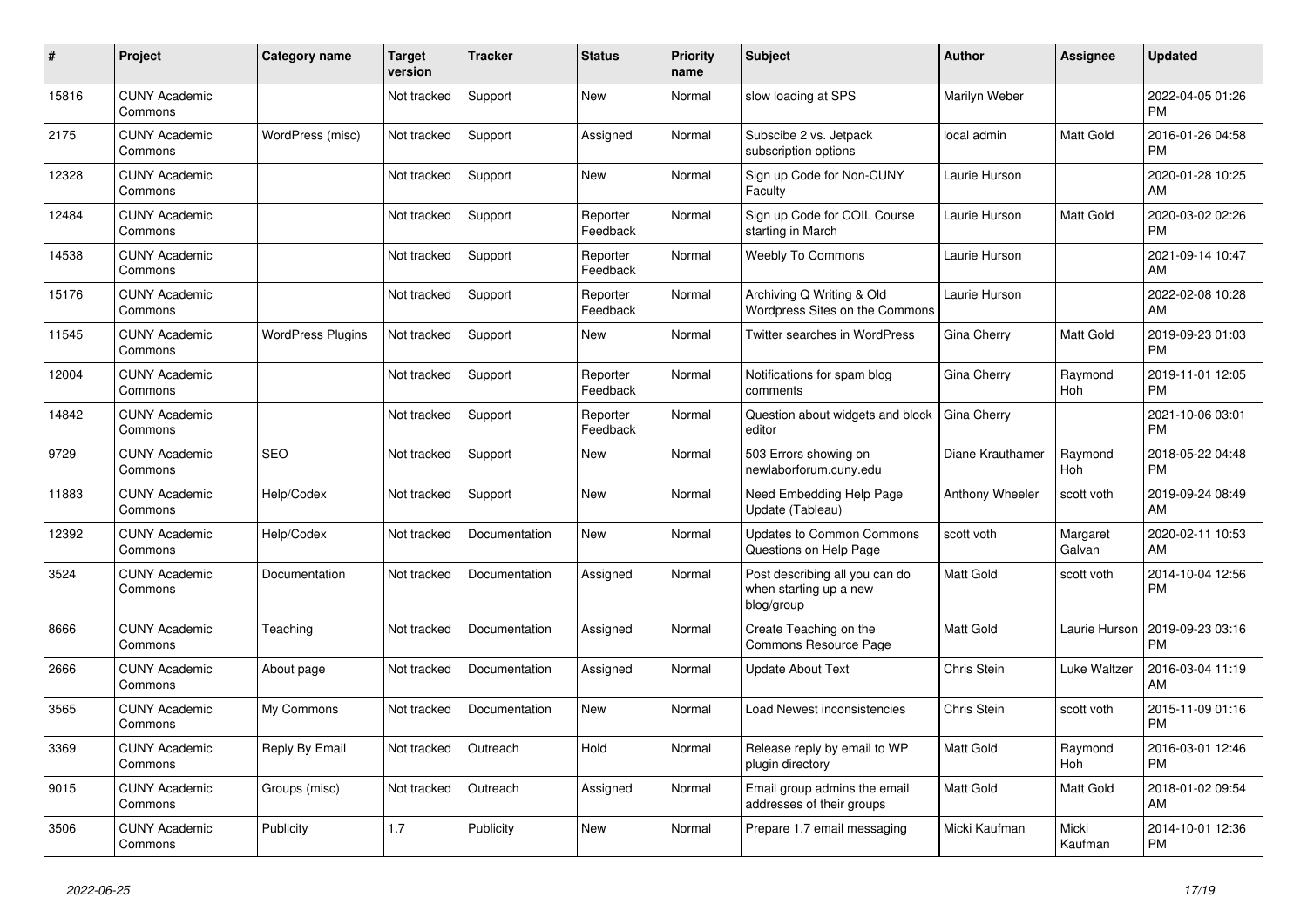| #     | <b>Project</b>                  | Category name           | <b>Target</b><br>version | <b>Tracker</b> | <b>Status</b>        | <b>Priority</b><br>name | <b>Subject</b>                                                                       | <b>Author</b>           | Assignee            | <b>Updated</b>                |
|-------|---------------------------------|-------------------------|--------------------------|----------------|----------------------|-------------------------|--------------------------------------------------------------------------------------|-------------------------|---------------------|-------------------------------|
| 3509  | <b>CUNY Academic</b><br>Commons | Publicity               | 1.7                      | Publicity      | <b>New</b>           | Normal                  | Create 1.7 digital signage imagery                                                   | Micki Kaufman           | Marilyn<br>Weber    | 2014-10-01 12:40<br><b>PM</b> |
| 3510  | <b>CUNY Academic</b><br>Commons | Publicity               | 1.7                      | Publicity      | Assigned             | Normal                  | Post on the News Blog re: 'My<br>Commons'                                            | Micki Kaufman           | Sarah<br>Morgano    | 2014-10-15 11:18<br>AM        |
| 3511  | <b>CUNY Academic</b><br>Commons | Publicity               | 1.7                      | Publicity      | Assigned             | Normal                  | Social media for 1.7                                                                 | Micki Kaufman           | Sarah<br>Morgano    | 2014-10-14 03:32<br><b>PM</b> |
| 6014  | <b>CUNY Academic</b><br>Commons | Publicity               | Future<br>release        | Publicity      | Reporter<br>Feedback | Normal                  | Google search listing                                                                | <b>Matt Gold</b>        | Boone<br>Gorges     | 2016-09-21 03:48<br><b>PM</b> |
| 11393 | <b>CUNY Academic</b><br>Commons |                         | Not tracked              | Publicity      | <b>New</b>           | Normal                  | After 1.15 release, ceate a hero<br>slide and post about adding a site<br>to a group | scott voth              | Patrick<br>Sweeney  | 2019-05-14 10:32<br>AM        |
| 5298  | <b>CUNY Academic</b><br>Commons |                         | Not tracked              | Publicity      | <b>New</b>           | Normal                  | Survey Pop-Up Text                                                                   | Samantha Raddatz        | Samantha<br>Raddatz | 2016-03-22 12:27<br><b>PM</b> |
| 6665  | <b>CUNY Academic</b><br>Commons |                         | Not tracked              | Publicity      | <b>New</b>           | Normal                  | Dead Link in 1.10 announcement<br>post                                               | Paige Dupont            | Stephen Real        | 2016-12-01 03:11<br><b>PM</b> |
| 2612  | <b>CUNY Academic</b><br>Commons |                         | Not tracked              | Publicity      | Assigned             | Normal                  | Pinterest site for the Commons                                                       | local admin             | Sarah<br>Morgano    | 2016-03-04 11:19<br>AM        |
| 14475 | <b>CUNY Academic</b><br>Commons |                         | Not tracked              | Publicity      | <b>New</b>           | Normal                  | <b>OER Showcase Page</b>                                                             | Laurie Hurson           | Laurie Hurson       | 2021-09-14 10:46<br>AM        |
| 14504 | <b>CUNY Academic</b><br>Commons |                         | Not tracked              | Publicity      | Reporter<br>Feedback | Normal                  | Adding showcases to home page<br>menu                                                | Laurie Hurson           | Boone<br>Gorges     | 2022-01-19 03:26<br><b>PM</b> |
| 10439 | <b>CUNY Academic</b><br>Commons | Design                  | 2.1.0                    | Design/UX      | <b>New</b>           | Normal                  | Create Style Guide for Commons                                                       | Sonja Leix              | Sara Cannon         | 2022-06-23 06:20<br><b>PM</b> |
| 4221  | <b>CUNY Academic</b><br>Commons | Group Forums            | Future<br>release        | Design/UX      | Assigned             | Normal                  | Add 'Number of Posts' display<br>option to Forum page                                | Samantha Raddatz        | Samantha<br>Raddatz | 2015-06-26 02:21<br><b>PM</b> |
| 4222  | <b>CUNY Academic</b><br>Commons | <b>User Experience</b>  | Future<br>release        | Design/UX      | <b>New</b>           | Normal                  | Add information to 'Delete<br>Account' page                                          | Samantha Raddatz        | scott voth          | 2015-06-26 11:35<br>AM        |
| 4225  | <b>CUNY Academic</b><br>Commons | <b>DiRT</b> Integration | Future<br>release        | Design/UX      | <b>New</b>           | Normal                  | Add information to DIRT page (in<br>Create a Group)                                  | Samantha Raddatz        | Matt Gold           | 2015-06-26 03:14<br><b>PM</b> |
| 4226  | <b>CUNY Academic</b><br>Commons | <b>BuddyPress Docs</b>  | Future<br>release        | Design/UX      | New                  | Normal                  | Add option to connect a Doc with<br>a Group                                          | Samantha Raddatz        | Samantha<br>Raddatz | 2015-09-09 04:08<br><b>PM</b> |
| 4253  | <b>CUNY Academic</b><br>Commons | <b>Public Portfolio</b> | Future<br>release        | Design/UX      | <b>New</b>           | Normal                  | Encourage users to add portfolio<br>content                                          | Samantha Raddatz        | Samantha<br>Raddatz | 2015-07-07 11:32<br>AM        |
| 4592  | <b>CUNY Academic</b><br>Commons | Events                  | Future<br>release        | Design/UX      | <b>New</b>           | Normal                  | Event Creation - Venue Dropdown   Samantha Raddatz<br>Slow                           |                         | Boone<br>Gorges     | 2015-09-14 04:56<br><b>PM</b> |
| 4622  | <b>CUNY Academic</b><br>Commons | <b>Public Portfolio</b> | Future<br>release        | Design/UX      | <b>New</b>           | Normal                  | <b>Profile Visibility Settings</b>                                                   | Samantha Raddatz        | Samantha<br>Raddatz | 2015-09-21 12:18<br><b>PM</b> |
| 5182  | <b>CUNY Academic</b><br>Commons | Social Paper            | Future<br>release        | Design/UX      | <b>New</b>           | Normal                  | 'Publishing" a private paper on<br>social paper?                                     | Raffi<br>Khatchadourian | Boone<br>Gorges     | 2016-10-13 04:12<br><b>PM</b> |